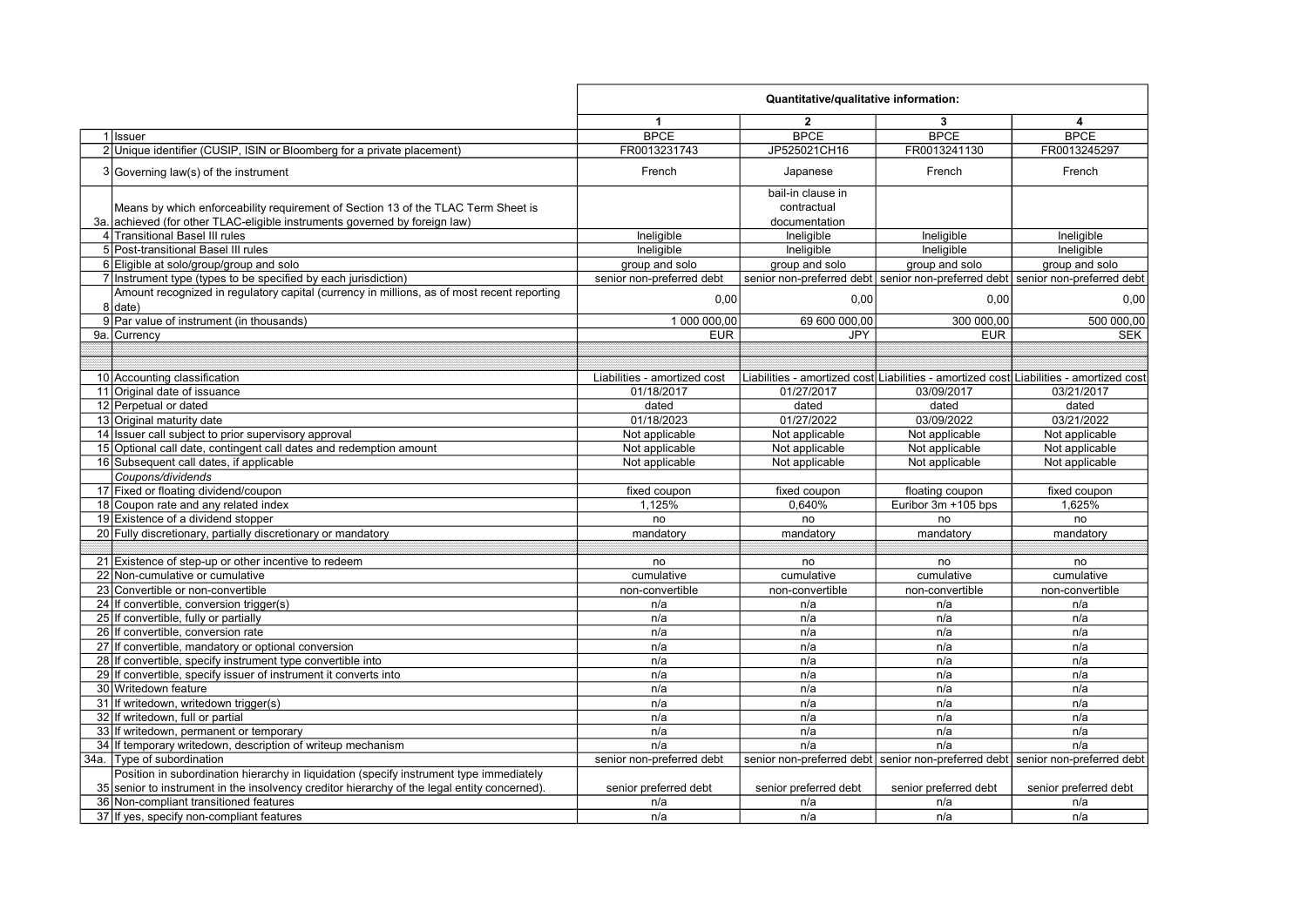| 5<br>6<br>7<br>8<br><b>BPCE</b><br><b>BPCE</b><br><b>BPCE</b><br><b>BPCE</b><br>1 Issuer<br>2 Unique identifier (CUSIP, ISIN or Bloomberg for a private placement)<br>FR0013245289<br>FR0013245610<br>FR0013246493<br>FR0013241130<br>$3 Governing law(s)$ of the instrument<br>French<br>French<br>French<br>French<br>Means by which enforceability requirement of Section 13 of the TLAC Term Sheet is<br>3a. achieved (for other TLAC-eligible instruments governed by foreign law)<br>4 Transitional Basel III rules<br>Ineligible<br>Ineligible<br>Ineligible<br>Ineligible<br>5 Post-transitional Basel III rules<br>Ineligible<br>Ineligible<br>Ineligible<br>Ineligible<br>6 Eligible at solo/group/group and solo<br>group and solo<br>group and solo<br>group and solo<br>group and solo<br>7 Instrument type (types to be specified by each jurisdiction)<br>senior non-preferred debt senior non-preferred debt senior non-preferred debt senior non-preferred debt<br>Amount recognized in regulatory capital (currency in millions, as of most recent reporting<br>0,00<br>0,00<br>0,00<br>8 date)<br>9 Par value of instrument (in thousands)<br>250 000,00<br>10 000 000,00<br>1 000 000,00<br>400 000,00<br>9a. Currency<br><b>SEK</b><br><b>JPY</b><br><b>DKK</b><br><b>EUR</b><br>10 Accounting classification<br>Liabilities - amortized cost Liabilities - amortized cost Liabilities - amortized cost Liabilities - amortized cost<br>11 Original date of issuance<br>03/28/2017<br>04/07/2017<br>03/21/2017<br>03/30/2017<br>12 Perpetual or dated<br>dated<br>dated<br>dated<br>dated<br>13 Original maturity date<br>03/21/2022<br>03/30/2032<br>03/28/2022<br>03/09/2022<br>14 Issuer call subject to prior supervisory approval<br>Not applicable<br>Not applicable<br>Not applicable<br>Not applicable<br>15 Optional call date, contingent call dates and redemption amount<br>Not applicable<br>Not applicable<br>Not applicable<br>Not applicable<br>16 Subsequent call dates, if applicable<br>Not applicable<br>Not applicable<br>Not applicable<br>Not applicable<br>Coupons/dividends<br>17 Fixed or floating dividend/coupon<br>floating coupon<br>fixed coupon<br>floating coupon<br>floating coupon<br>18 Coupon rate and any related index<br>1,135%<br>Stibor 3m + 125 bps<br>Cibor $3m + 85$ bps<br>Euribor 3m + 105 bps<br>19 Existence of a dividend stopper<br>no<br>no<br>no<br>no<br>20 Fully discretionary, partially discretionary or mandatory<br>mandatory<br>mandatory<br>mandatory<br>mandatory<br>21 Existence of step-up or other incentive to redeem<br>no<br>no<br>no<br>no<br>22 Non-cumulative or cumulative<br>cumulative<br>cumulative<br>cumulative<br>cumulative<br>23 Convertible or non-convertible<br>non-convertible<br>non-convertible<br>non-convertible<br>non-convertible<br>24 If convertible, conversion trigger(s)<br>n/a<br>n/a<br>n/a<br>n/a<br>25 If convertible, fully or partially<br>n/a<br>n/a<br>n/a<br>n/a<br>26 If convertible, conversion rate<br>n/a<br>n/a<br>n/a<br>n/a<br>27 If convertible, mandatory or optional conversion<br>n/a<br>n/a<br>n/a<br>n/a<br>28 If convertible, specify instrument type convertible into<br>n/a<br>n/a<br>n/a<br>n/a<br>29 If convertible, specify issuer of instrument it converts into<br>n/a<br>n/a<br>n/a<br>n/a<br>30 Writedown feature<br>n/a<br>n/a<br>n/a<br>n/a<br>31 If writedown, writedown trigger(s)<br>n/a<br>n/a<br>n/a<br>n/a<br>32 If writedown, full or partial<br>n/a<br>n/a<br>n/a<br>n/a<br>33 If writedown, permanent or temporary<br>n/a<br>n/a<br>n/a<br>n/a<br>34 If temporary writedown, description of writeup mechanism<br>n/a<br>n/a<br>n/a<br>n/a<br>34a. Type of subordination<br>senior non-preferred debt senior non-preferred debt senior non-preferred debt senior non-preferred debt<br>Position in subordination hierarchy in liquidation (specify instrument type immediately<br>35 senior to instrument in the insolvency creditor hierarchy of the legal entity concerned).<br>senior preferred debt<br>senior preferred debt<br>senior preferred debt<br>senior preferred debt<br>36 Non-compliant transitioned features<br>n/a<br>n/a<br>n/a<br>n/a<br>37 If yes, specify non-compliant features<br>n/a<br>n/a<br>n/a<br>n/a |  | Quantitative/qualitative information: |  |  |      |
|-------------------------------------------------------------------------------------------------------------------------------------------------------------------------------------------------------------------------------------------------------------------------------------------------------------------------------------------------------------------------------------------------------------------------------------------------------------------------------------------------------------------------------------------------------------------------------------------------------------------------------------------------------------------------------------------------------------------------------------------------------------------------------------------------------------------------------------------------------------------------------------------------------------------------------------------------------------------------------------------------------------------------------------------------------------------------------------------------------------------------------------------------------------------------------------------------------------------------------------------------------------------------------------------------------------------------------------------------------------------------------------------------------------------------------------------------------------------------------------------------------------------------------------------------------------------------------------------------------------------------------------------------------------------------------------------------------------------------------------------------------------------------------------------------------------------------------------------------------------------------------------------------------------------------------------------------------------------------------------------------------------------------------------------------------------------------------------------------------------------------------------------------------------------------------------------------------------------------------------------------------------------------------------------------------------------------------------------------------------------------------------------------------------------------------------------------------------------------------------------------------------------------------------------------------------------------------------------------------------------------------------------------------------------------------------------------------------------------------------------------------------------------------------------------------------------------------------------------------------------------------------------------------------------------------------------------------------------------------------------------------------------------------------------------------------------------------------------------------------------------------------------------------------------------------------------------------------------------------------------------------------------------------------------------------------------------------------------------------------------------------------------------------------------------------------------------------------------------------------------------------------------------------------------------------------------------------------------------------------------------------------------------------------------------------------------------------------------------------------------------------------------------------------------------------------------------------------------------------------------------------------------------------------------------------------------------------------------------------------------------------------------------------------------------------------------------------------------------------------------------------------------------------------------------------------------------------------------------------------------------------------------------------------------------|--|---------------------------------------|--|--|------|
|                                                                                                                                                                                                                                                                                                                                                                                                                                                                                                                                                                                                                                                                                                                                                                                                                                                                                                                                                                                                                                                                                                                                                                                                                                                                                                                                                                                                                                                                                                                                                                                                                                                                                                                                                                                                                                                                                                                                                                                                                                                                                                                                                                                                                                                                                                                                                                                                                                                                                                                                                                                                                                                                                                                                                                                                                                                                                                                                                                                                                                                                                                                                                                                                                                                                                                                                                                                                                                                                                                                                                                                                                                                                                                                                                                                                                                                                                                                                                                                                                                                                                                                                                                                                                                                                                                 |  |                                       |  |  |      |
|                                                                                                                                                                                                                                                                                                                                                                                                                                                                                                                                                                                                                                                                                                                                                                                                                                                                                                                                                                                                                                                                                                                                                                                                                                                                                                                                                                                                                                                                                                                                                                                                                                                                                                                                                                                                                                                                                                                                                                                                                                                                                                                                                                                                                                                                                                                                                                                                                                                                                                                                                                                                                                                                                                                                                                                                                                                                                                                                                                                                                                                                                                                                                                                                                                                                                                                                                                                                                                                                                                                                                                                                                                                                                                                                                                                                                                                                                                                                                                                                                                                                                                                                                                                                                                                                                                 |  |                                       |  |  |      |
|                                                                                                                                                                                                                                                                                                                                                                                                                                                                                                                                                                                                                                                                                                                                                                                                                                                                                                                                                                                                                                                                                                                                                                                                                                                                                                                                                                                                                                                                                                                                                                                                                                                                                                                                                                                                                                                                                                                                                                                                                                                                                                                                                                                                                                                                                                                                                                                                                                                                                                                                                                                                                                                                                                                                                                                                                                                                                                                                                                                                                                                                                                                                                                                                                                                                                                                                                                                                                                                                                                                                                                                                                                                                                                                                                                                                                                                                                                                                                                                                                                                                                                                                                                                                                                                                                                 |  |                                       |  |  |      |
|                                                                                                                                                                                                                                                                                                                                                                                                                                                                                                                                                                                                                                                                                                                                                                                                                                                                                                                                                                                                                                                                                                                                                                                                                                                                                                                                                                                                                                                                                                                                                                                                                                                                                                                                                                                                                                                                                                                                                                                                                                                                                                                                                                                                                                                                                                                                                                                                                                                                                                                                                                                                                                                                                                                                                                                                                                                                                                                                                                                                                                                                                                                                                                                                                                                                                                                                                                                                                                                                                                                                                                                                                                                                                                                                                                                                                                                                                                                                                                                                                                                                                                                                                                                                                                                                                                 |  |                                       |  |  |      |
|                                                                                                                                                                                                                                                                                                                                                                                                                                                                                                                                                                                                                                                                                                                                                                                                                                                                                                                                                                                                                                                                                                                                                                                                                                                                                                                                                                                                                                                                                                                                                                                                                                                                                                                                                                                                                                                                                                                                                                                                                                                                                                                                                                                                                                                                                                                                                                                                                                                                                                                                                                                                                                                                                                                                                                                                                                                                                                                                                                                                                                                                                                                                                                                                                                                                                                                                                                                                                                                                                                                                                                                                                                                                                                                                                                                                                                                                                                                                                                                                                                                                                                                                                                                                                                                                                                 |  |                                       |  |  |      |
|                                                                                                                                                                                                                                                                                                                                                                                                                                                                                                                                                                                                                                                                                                                                                                                                                                                                                                                                                                                                                                                                                                                                                                                                                                                                                                                                                                                                                                                                                                                                                                                                                                                                                                                                                                                                                                                                                                                                                                                                                                                                                                                                                                                                                                                                                                                                                                                                                                                                                                                                                                                                                                                                                                                                                                                                                                                                                                                                                                                                                                                                                                                                                                                                                                                                                                                                                                                                                                                                                                                                                                                                                                                                                                                                                                                                                                                                                                                                                                                                                                                                                                                                                                                                                                                                                                 |  |                                       |  |  |      |
|                                                                                                                                                                                                                                                                                                                                                                                                                                                                                                                                                                                                                                                                                                                                                                                                                                                                                                                                                                                                                                                                                                                                                                                                                                                                                                                                                                                                                                                                                                                                                                                                                                                                                                                                                                                                                                                                                                                                                                                                                                                                                                                                                                                                                                                                                                                                                                                                                                                                                                                                                                                                                                                                                                                                                                                                                                                                                                                                                                                                                                                                                                                                                                                                                                                                                                                                                                                                                                                                                                                                                                                                                                                                                                                                                                                                                                                                                                                                                                                                                                                                                                                                                                                                                                                                                                 |  |                                       |  |  |      |
|                                                                                                                                                                                                                                                                                                                                                                                                                                                                                                                                                                                                                                                                                                                                                                                                                                                                                                                                                                                                                                                                                                                                                                                                                                                                                                                                                                                                                                                                                                                                                                                                                                                                                                                                                                                                                                                                                                                                                                                                                                                                                                                                                                                                                                                                                                                                                                                                                                                                                                                                                                                                                                                                                                                                                                                                                                                                                                                                                                                                                                                                                                                                                                                                                                                                                                                                                                                                                                                                                                                                                                                                                                                                                                                                                                                                                                                                                                                                                                                                                                                                                                                                                                                                                                                                                                 |  |                                       |  |  |      |
|                                                                                                                                                                                                                                                                                                                                                                                                                                                                                                                                                                                                                                                                                                                                                                                                                                                                                                                                                                                                                                                                                                                                                                                                                                                                                                                                                                                                                                                                                                                                                                                                                                                                                                                                                                                                                                                                                                                                                                                                                                                                                                                                                                                                                                                                                                                                                                                                                                                                                                                                                                                                                                                                                                                                                                                                                                                                                                                                                                                                                                                                                                                                                                                                                                                                                                                                                                                                                                                                                                                                                                                                                                                                                                                                                                                                                                                                                                                                                                                                                                                                                                                                                                                                                                                                                                 |  |                                       |  |  |      |
|                                                                                                                                                                                                                                                                                                                                                                                                                                                                                                                                                                                                                                                                                                                                                                                                                                                                                                                                                                                                                                                                                                                                                                                                                                                                                                                                                                                                                                                                                                                                                                                                                                                                                                                                                                                                                                                                                                                                                                                                                                                                                                                                                                                                                                                                                                                                                                                                                                                                                                                                                                                                                                                                                                                                                                                                                                                                                                                                                                                                                                                                                                                                                                                                                                                                                                                                                                                                                                                                                                                                                                                                                                                                                                                                                                                                                                                                                                                                                                                                                                                                                                                                                                                                                                                                                                 |  |                                       |  |  |      |
|                                                                                                                                                                                                                                                                                                                                                                                                                                                                                                                                                                                                                                                                                                                                                                                                                                                                                                                                                                                                                                                                                                                                                                                                                                                                                                                                                                                                                                                                                                                                                                                                                                                                                                                                                                                                                                                                                                                                                                                                                                                                                                                                                                                                                                                                                                                                                                                                                                                                                                                                                                                                                                                                                                                                                                                                                                                                                                                                                                                                                                                                                                                                                                                                                                                                                                                                                                                                                                                                                                                                                                                                                                                                                                                                                                                                                                                                                                                                                                                                                                                                                                                                                                                                                                                                                                 |  |                                       |  |  |      |
|                                                                                                                                                                                                                                                                                                                                                                                                                                                                                                                                                                                                                                                                                                                                                                                                                                                                                                                                                                                                                                                                                                                                                                                                                                                                                                                                                                                                                                                                                                                                                                                                                                                                                                                                                                                                                                                                                                                                                                                                                                                                                                                                                                                                                                                                                                                                                                                                                                                                                                                                                                                                                                                                                                                                                                                                                                                                                                                                                                                                                                                                                                                                                                                                                                                                                                                                                                                                                                                                                                                                                                                                                                                                                                                                                                                                                                                                                                                                                                                                                                                                                                                                                                                                                                                                                                 |  |                                       |  |  | 0,00 |
|                                                                                                                                                                                                                                                                                                                                                                                                                                                                                                                                                                                                                                                                                                                                                                                                                                                                                                                                                                                                                                                                                                                                                                                                                                                                                                                                                                                                                                                                                                                                                                                                                                                                                                                                                                                                                                                                                                                                                                                                                                                                                                                                                                                                                                                                                                                                                                                                                                                                                                                                                                                                                                                                                                                                                                                                                                                                                                                                                                                                                                                                                                                                                                                                                                                                                                                                                                                                                                                                                                                                                                                                                                                                                                                                                                                                                                                                                                                                                                                                                                                                                                                                                                                                                                                                                                 |  |                                       |  |  |      |
|                                                                                                                                                                                                                                                                                                                                                                                                                                                                                                                                                                                                                                                                                                                                                                                                                                                                                                                                                                                                                                                                                                                                                                                                                                                                                                                                                                                                                                                                                                                                                                                                                                                                                                                                                                                                                                                                                                                                                                                                                                                                                                                                                                                                                                                                                                                                                                                                                                                                                                                                                                                                                                                                                                                                                                                                                                                                                                                                                                                                                                                                                                                                                                                                                                                                                                                                                                                                                                                                                                                                                                                                                                                                                                                                                                                                                                                                                                                                                                                                                                                                                                                                                                                                                                                                                                 |  |                                       |  |  |      |
|                                                                                                                                                                                                                                                                                                                                                                                                                                                                                                                                                                                                                                                                                                                                                                                                                                                                                                                                                                                                                                                                                                                                                                                                                                                                                                                                                                                                                                                                                                                                                                                                                                                                                                                                                                                                                                                                                                                                                                                                                                                                                                                                                                                                                                                                                                                                                                                                                                                                                                                                                                                                                                                                                                                                                                                                                                                                                                                                                                                                                                                                                                                                                                                                                                                                                                                                                                                                                                                                                                                                                                                                                                                                                                                                                                                                                                                                                                                                                                                                                                                                                                                                                                                                                                                                                                 |  |                                       |  |  |      |
|                                                                                                                                                                                                                                                                                                                                                                                                                                                                                                                                                                                                                                                                                                                                                                                                                                                                                                                                                                                                                                                                                                                                                                                                                                                                                                                                                                                                                                                                                                                                                                                                                                                                                                                                                                                                                                                                                                                                                                                                                                                                                                                                                                                                                                                                                                                                                                                                                                                                                                                                                                                                                                                                                                                                                                                                                                                                                                                                                                                                                                                                                                                                                                                                                                                                                                                                                                                                                                                                                                                                                                                                                                                                                                                                                                                                                                                                                                                                                                                                                                                                                                                                                                                                                                                                                                 |  |                                       |  |  |      |
|                                                                                                                                                                                                                                                                                                                                                                                                                                                                                                                                                                                                                                                                                                                                                                                                                                                                                                                                                                                                                                                                                                                                                                                                                                                                                                                                                                                                                                                                                                                                                                                                                                                                                                                                                                                                                                                                                                                                                                                                                                                                                                                                                                                                                                                                                                                                                                                                                                                                                                                                                                                                                                                                                                                                                                                                                                                                                                                                                                                                                                                                                                                                                                                                                                                                                                                                                                                                                                                                                                                                                                                                                                                                                                                                                                                                                                                                                                                                                                                                                                                                                                                                                                                                                                                                                                 |  |                                       |  |  |      |
|                                                                                                                                                                                                                                                                                                                                                                                                                                                                                                                                                                                                                                                                                                                                                                                                                                                                                                                                                                                                                                                                                                                                                                                                                                                                                                                                                                                                                                                                                                                                                                                                                                                                                                                                                                                                                                                                                                                                                                                                                                                                                                                                                                                                                                                                                                                                                                                                                                                                                                                                                                                                                                                                                                                                                                                                                                                                                                                                                                                                                                                                                                                                                                                                                                                                                                                                                                                                                                                                                                                                                                                                                                                                                                                                                                                                                                                                                                                                                                                                                                                                                                                                                                                                                                                                                                 |  |                                       |  |  |      |
|                                                                                                                                                                                                                                                                                                                                                                                                                                                                                                                                                                                                                                                                                                                                                                                                                                                                                                                                                                                                                                                                                                                                                                                                                                                                                                                                                                                                                                                                                                                                                                                                                                                                                                                                                                                                                                                                                                                                                                                                                                                                                                                                                                                                                                                                                                                                                                                                                                                                                                                                                                                                                                                                                                                                                                                                                                                                                                                                                                                                                                                                                                                                                                                                                                                                                                                                                                                                                                                                                                                                                                                                                                                                                                                                                                                                                                                                                                                                                                                                                                                                                                                                                                                                                                                                                                 |  |                                       |  |  |      |
|                                                                                                                                                                                                                                                                                                                                                                                                                                                                                                                                                                                                                                                                                                                                                                                                                                                                                                                                                                                                                                                                                                                                                                                                                                                                                                                                                                                                                                                                                                                                                                                                                                                                                                                                                                                                                                                                                                                                                                                                                                                                                                                                                                                                                                                                                                                                                                                                                                                                                                                                                                                                                                                                                                                                                                                                                                                                                                                                                                                                                                                                                                                                                                                                                                                                                                                                                                                                                                                                                                                                                                                                                                                                                                                                                                                                                                                                                                                                                                                                                                                                                                                                                                                                                                                                                                 |  |                                       |  |  |      |
|                                                                                                                                                                                                                                                                                                                                                                                                                                                                                                                                                                                                                                                                                                                                                                                                                                                                                                                                                                                                                                                                                                                                                                                                                                                                                                                                                                                                                                                                                                                                                                                                                                                                                                                                                                                                                                                                                                                                                                                                                                                                                                                                                                                                                                                                                                                                                                                                                                                                                                                                                                                                                                                                                                                                                                                                                                                                                                                                                                                                                                                                                                                                                                                                                                                                                                                                                                                                                                                                                                                                                                                                                                                                                                                                                                                                                                                                                                                                                                                                                                                                                                                                                                                                                                                                                                 |  |                                       |  |  |      |
|                                                                                                                                                                                                                                                                                                                                                                                                                                                                                                                                                                                                                                                                                                                                                                                                                                                                                                                                                                                                                                                                                                                                                                                                                                                                                                                                                                                                                                                                                                                                                                                                                                                                                                                                                                                                                                                                                                                                                                                                                                                                                                                                                                                                                                                                                                                                                                                                                                                                                                                                                                                                                                                                                                                                                                                                                                                                                                                                                                                                                                                                                                                                                                                                                                                                                                                                                                                                                                                                                                                                                                                                                                                                                                                                                                                                                                                                                                                                                                                                                                                                                                                                                                                                                                                                                                 |  |                                       |  |  |      |
|                                                                                                                                                                                                                                                                                                                                                                                                                                                                                                                                                                                                                                                                                                                                                                                                                                                                                                                                                                                                                                                                                                                                                                                                                                                                                                                                                                                                                                                                                                                                                                                                                                                                                                                                                                                                                                                                                                                                                                                                                                                                                                                                                                                                                                                                                                                                                                                                                                                                                                                                                                                                                                                                                                                                                                                                                                                                                                                                                                                                                                                                                                                                                                                                                                                                                                                                                                                                                                                                                                                                                                                                                                                                                                                                                                                                                                                                                                                                                                                                                                                                                                                                                                                                                                                                                                 |  |                                       |  |  |      |
|                                                                                                                                                                                                                                                                                                                                                                                                                                                                                                                                                                                                                                                                                                                                                                                                                                                                                                                                                                                                                                                                                                                                                                                                                                                                                                                                                                                                                                                                                                                                                                                                                                                                                                                                                                                                                                                                                                                                                                                                                                                                                                                                                                                                                                                                                                                                                                                                                                                                                                                                                                                                                                                                                                                                                                                                                                                                                                                                                                                                                                                                                                                                                                                                                                                                                                                                                                                                                                                                                                                                                                                                                                                                                                                                                                                                                                                                                                                                                                                                                                                                                                                                                                                                                                                                                                 |  |                                       |  |  |      |
|                                                                                                                                                                                                                                                                                                                                                                                                                                                                                                                                                                                                                                                                                                                                                                                                                                                                                                                                                                                                                                                                                                                                                                                                                                                                                                                                                                                                                                                                                                                                                                                                                                                                                                                                                                                                                                                                                                                                                                                                                                                                                                                                                                                                                                                                                                                                                                                                                                                                                                                                                                                                                                                                                                                                                                                                                                                                                                                                                                                                                                                                                                                                                                                                                                                                                                                                                                                                                                                                                                                                                                                                                                                                                                                                                                                                                                                                                                                                                                                                                                                                                                                                                                                                                                                                                                 |  |                                       |  |  |      |
|                                                                                                                                                                                                                                                                                                                                                                                                                                                                                                                                                                                                                                                                                                                                                                                                                                                                                                                                                                                                                                                                                                                                                                                                                                                                                                                                                                                                                                                                                                                                                                                                                                                                                                                                                                                                                                                                                                                                                                                                                                                                                                                                                                                                                                                                                                                                                                                                                                                                                                                                                                                                                                                                                                                                                                                                                                                                                                                                                                                                                                                                                                                                                                                                                                                                                                                                                                                                                                                                                                                                                                                                                                                                                                                                                                                                                                                                                                                                                                                                                                                                                                                                                                                                                                                                                                 |  |                                       |  |  |      |
|                                                                                                                                                                                                                                                                                                                                                                                                                                                                                                                                                                                                                                                                                                                                                                                                                                                                                                                                                                                                                                                                                                                                                                                                                                                                                                                                                                                                                                                                                                                                                                                                                                                                                                                                                                                                                                                                                                                                                                                                                                                                                                                                                                                                                                                                                                                                                                                                                                                                                                                                                                                                                                                                                                                                                                                                                                                                                                                                                                                                                                                                                                                                                                                                                                                                                                                                                                                                                                                                                                                                                                                                                                                                                                                                                                                                                                                                                                                                                                                                                                                                                                                                                                                                                                                                                                 |  |                                       |  |  |      |
|                                                                                                                                                                                                                                                                                                                                                                                                                                                                                                                                                                                                                                                                                                                                                                                                                                                                                                                                                                                                                                                                                                                                                                                                                                                                                                                                                                                                                                                                                                                                                                                                                                                                                                                                                                                                                                                                                                                                                                                                                                                                                                                                                                                                                                                                                                                                                                                                                                                                                                                                                                                                                                                                                                                                                                                                                                                                                                                                                                                                                                                                                                                                                                                                                                                                                                                                                                                                                                                                                                                                                                                                                                                                                                                                                                                                                                                                                                                                                                                                                                                                                                                                                                                                                                                                                                 |  |                                       |  |  |      |
|                                                                                                                                                                                                                                                                                                                                                                                                                                                                                                                                                                                                                                                                                                                                                                                                                                                                                                                                                                                                                                                                                                                                                                                                                                                                                                                                                                                                                                                                                                                                                                                                                                                                                                                                                                                                                                                                                                                                                                                                                                                                                                                                                                                                                                                                                                                                                                                                                                                                                                                                                                                                                                                                                                                                                                                                                                                                                                                                                                                                                                                                                                                                                                                                                                                                                                                                                                                                                                                                                                                                                                                                                                                                                                                                                                                                                                                                                                                                                                                                                                                                                                                                                                                                                                                                                                 |  |                                       |  |  |      |
|                                                                                                                                                                                                                                                                                                                                                                                                                                                                                                                                                                                                                                                                                                                                                                                                                                                                                                                                                                                                                                                                                                                                                                                                                                                                                                                                                                                                                                                                                                                                                                                                                                                                                                                                                                                                                                                                                                                                                                                                                                                                                                                                                                                                                                                                                                                                                                                                                                                                                                                                                                                                                                                                                                                                                                                                                                                                                                                                                                                                                                                                                                                                                                                                                                                                                                                                                                                                                                                                                                                                                                                                                                                                                                                                                                                                                                                                                                                                                                                                                                                                                                                                                                                                                                                                                                 |  |                                       |  |  |      |
|                                                                                                                                                                                                                                                                                                                                                                                                                                                                                                                                                                                                                                                                                                                                                                                                                                                                                                                                                                                                                                                                                                                                                                                                                                                                                                                                                                                                                                                                                                                                                                                                                                                                                                                                                                                                                                                                                                                                                                                                                                                                                                                                                                                                                                                                                                                                                                                                                                                                                                                                                                                                                                                                                                                                                                                                                                                                                                                                                                                                                                                                                                                                                                                                                                                                                                                                                                                                                                                                                                                                                                                                                                                                                                                                                                                                                                                                                                                                                                                                                                                                                                                                                                                                                                                                                                 |  |                                       |  |  |      |
|                                                                                                                                                                                                                                                                                                                                                                                                                                                                                                                                                                                                                                                                                                                                                                                                                                                                                                                                                                                                                                                                                                                                                                                                                                                                                                                                                                                                                                                                                                                                                                                                                                                                                                                                                                                                                                                                                                                                                                                                                                                                                                                                                                                                                                                                                                                                                                                                                                                                                                                                                                                                                                                                                                                                                                                                                                                                                                                                                                                                                                                                                                                                                                                                                                                                                                                                                                                                                                                                                                                                                                                                                                                                                                                                                                                                                                                                                                                                                                                                                                                                                                                                                                                                                                                                                                 |  |                                       |  |  |      |
|                                                                                                                                                                                                                                                                                                                                                                                                                                                                                                                                                                                                                                                                                                                                                                                                                                                                                                                                                                                                                                                                                                                                                                                                                                                                                                                                                                                                                                                                                                                                                                                                                                                                                                                                                                                                                                                                                                                                                                                                                                                                                                                                                                                                                                                                                                                                                                                                                                                                                                                                                                                                                                                                                                                                                                                                                                                                                                                                                                                                                                                                                                                                                                                                                                                                                                                                                                                                                                                                                                                                                                                                                                                                                                                                                                                                                                                                                                                                                                                                                                                                                                                                                                                                                                                                                                 |  |                                       |  |  |      |
|                                                                                                                                                                                                                                                                                                                                                                                                                                                                                                                                                                                                                                                                                                                                                                                                                                                                                                                                                                                                                                                                                                                                                                                                                                                                                                                                                                                                                                                                                                                                                                                                                                                                                                                                                                                                                                                                                                                                                                                                                                                                                                                                                                                                                                                                                                                                                                                                                                                                                                                                                                                                                                                                                                                                                                                                                                                                                                                                                                                                                                                                                                                                                                                                                                                                                                                                                                                                                                                                                                                                                                                                                                                                                                                                                                                                                                                                                                                                                                                                                                                                                                                                                                                                                                                                                                 |  |                                       |  |  |      |
|                                                                                                                                                                                                                                                                                                                                                                                                                                                                                                                                                                                                                                                                                                                                                                                                                                                                                                                                                                                                                                                                                                                                                                                                                                                                                                                                                                                                                                                                                                                                                                                                                                                                                                                                                                                                                                                                                                                                                                                                                                                                                                                                                                                                                                                                                                                                                                                                                                                                                                                                                                                                                                                                                                                                                                                                                                                                                                                                                                                                                                                                                                                                                                                                                                                                                                                                                                                                                                                                                                                                                                                                                                                                                                                                                                                                                                                                                                                                                                                                                                                                                                                                                                                                                                                                                                 |  |                                       |  |  |      |
|                                                                                                                                                                                                                                                                                                                                                                                                                                                                                                                                                                                                                                                                                                                                                                                                                                                                                                                                                                                                                                                                                                                                                                                                                                                                                                                                                                                                                                                                                                                                                                                                                                                                                                                                                                                                                                                                                                                                                                                                                                                                                                                                                                                                                                                                                                                                                                                                                                                                                                                                                                                                                                                                                                                                                                                                                                                                                                                                                                                                                                                                                                                                                                                                                                                                                                                                                                                                                                                                                                                                                                                                                                                                                                                                                                                                                                                                                                                                                                                                                                                                                                                                                                                                                                                                                                 |  |                                       |  |  |      |
|                                                                                                                                                                                                                                                                                                                                                                                                                                                                                                                                                                                                                                                                                                                                                                                                                                                                                                                                                                                                                                                                                                                                                                                                                                                                                                                                                                                                                                                                                                                                                                                                                                                                                                                                                                                                                                                                                                                                                                                                                                                                                                                                                                                                                                                                                                                                                                                                                                                                                                                                                                                                                                                                                                                                                                                                                                                                                                                                                                                                                                                                                                                                                                                                                                                                                                                                                                                                                                                                                                                                                                                                                                                                                                                                                                                                                                                                                                                                                                                                                                                                                                                                                                                                                                                                                                 |  |                                       |  |  |      |
|                                                                                                                                                                                                                                                                                                                                                                                                                                                                                                                                                                                                                                                                                                                                                                                                                                                                                                                                                                                                                                                                                                                                                                                                                                                                                                                                                                                                                                                                                                                                                                                                                                                                                                                                                                                                                                                                                                                                                                                                                                                                                                                                                                                                                                                                                                                                                                                                                                                                                                                                                                                                                                                                                                                                                                                                                                                                                                                                                                                                                                                                                                                                                                                                                                                                                                                                                                                                                                                                                                                                                                                                                                                                                                                                                                                                                                                                                                                                                                                                                                                                                                                                                                                                                                                                                                 |  |                                       |  |  |      |
|                                                                                                                                                                                                                                                                                                                                                                                                                                                                                                                                                                                                                                                                                                                                                                                                                                                                                                                                                                                                                                                                                                                                                                                                                                                                                                                                                                                                                                                                                                                                                                                                                                                                                                                                                                                                                                                                                                                                                                                                                                                                                                                                                                                                                                                                                                                                                                                                                                                                                                                                                                                                                                                                                                                                                                                                                                                                                                                                                                                                                                                                                                                                                                                                                                                                                                                                                                                                                                                                                                                                                                                                                                                                                                                                                                                                                                                                                                                                                                                                                                                                                                                                                                                                                                                                                                 |  |                                       |  |  |      |
|                                                                                                                                                                                                                                                                                                                                                                                                                                                                                                                                                                                                                                                                                                                                                                                                                                                                                                                                                                                                                                                                                                                                                                                                                                                                                                                                                                                                                                                                                                                                                                                                                                                                                                                                                                                                                                                                                                                                                                                                                                                                                                                                                                                                                                                                                                                                                                                                                                                                                                                                                                                                                                                                                                                                                                                                                                                                                                                                                                                                                                                                                                                                                                                                                                                                                                                                                                                                                                                                                                                                                                                                                                                                                                                                                                                                                                                                                                                                                                                                                                                                                                                                                                                                                                                                                                 |  |                                       |  |  |      |
|                                                                                                                                                                                                                                                                                                                                                                                                                                                                                                                                                                                                                                                                                                                                                                                                                                                                                                                                                                                                                                                                                                                                                                                                                                                                                                                                                                                                                                                                                                                                                                                                                                                                                                                                                                                                                                                                                                                                                                                                                                                                                                                                                                                                                                                                                                                                                                                                                                                                                                                                                                                                                                                                                                                                                                                                                                                                                                                                                                                                                                                                                                                                                                                                                                                                                                                                                                                                                                                                                                                                                                                                                                                                                                                                                                                                                                                                                                                                                                                                                                                                                                                                                                                                                                                                                                 |  |                                       |  |  |      |
|                                                                                                                                                                                                                                                                                                                                                                                                                                                                                                                                                                                                                                                                                                                                                                                                                                                                                                                                                                                                                                                                                                                                                                                                                                                                                                                                                                                                                                                                                                                                                                                                                                                                                                                                                                                                                                                                                                                                                                                                                                                                                                                                                                                                                                                                                                                                                                                                                                                                                                                                                                                                                                                                                                                                                                                                                                                                                                                                                                                                                                                                                                                                                                                                                                                                                                                                                                                                                                                                                                                                                                                                                                                                                                                                                                                                                                                                                                                                                                                                                                                                                                                                                                                                                                                                                                 |  |                                       |  |  |      |
|                                                                                                                                                                                                                                                                                                                                                                                                                                                                                                                                                                                                                                                                                                                                                                                                                                                                                                                                                                                                                                                                                                                                                                                                                                                                                                                                                                                                                                                                                                                                                                                                                                                                                                                                                                                                                                                                                                                                                                                                                                                                                                                                                                                                                                                                                                                                                                                                                                                                                                                                                                                                                                                                                                                                                                                                                                                                                                                                                                                                                                                                                                                                                                                                                                                                                                                                                                                                                                                                                                                                                                                                                                                                                                                                                                                                                                                                                                                                                                                                                                                                                                                                                                                                                                                                                                 |  |                                       |  |  |      |
|                                                                                                                                                                                                                                                                                                                                                                                                                                                                                                                                                                                                                                                                                                                                                                                                                                                                                                                                                                                                                                                                                                                                                                                                                                                                                                                                                                                                                                                                                                                                                                                                                                                                                                                                                                                                                                                                                                                                                                                                                                                                                                                                                                                                                                                                                                                                                                                                                                                                                                                                                                                                                                                                                                                                                                                                                                                                                                                                                                                                                                                                                                                                                                                                                                                                                                                                                                                                                                                                                                                                                                                                                                                                                                                                                                                                                                                                                                                                                                                                                                                                                                                                                                                                                                                                                                 |  |                                       |  |  |      |
|                                                                                                                                                                                                                                                                                                                                                                                                                                                                                                                                                                                                                                                                                                                                                                                                                                                                                                                                                                                                                                                                                                                                                                                                                                                                                                                                                                                                                                                                                                                                                                                                                                                                                                                                                                                                                                                                                                                                                                                                                                                                                                                                                                                                                                                                                                                                                                                                                                                                                                                                                                                                                                                                                                                                                                                                                                                                                                                                                                                                                                                                                                                                                                                                                                                                                                                                                                                                                                                                                                                                                                                                                                                                                                                                                                                                                                                                                                                                                                                                                                                                                                                                                                                                                                                                                                 |  |                                       |  |  |      |
|                                                                                                                                                                                                                                                                                                                                                                                                                                                                                                                                                                                                                                                                                                                                                                                                                                                                                                                                                                                                                                                                                                                                                                                                                                                                                                                                                                                                                                                                                                                                                                                                                                                                                                                                                                                                                                                                                                                                                                                                                                                                                                                                                                                                                                                                                                                                                                                                                                                                                                                                                                                                                                                                                                                                                                                                                                                                                                                                                                                                                                                                                                                                                                                                                                                                                                                                                                                                                                                                                                                                                                                                                                                                                                                                                                                                                                                                                                                                                                                                                                                                                                                                                                                                                                                                                                 |  |                                       |  |  |      |
|                                                                                                                                                                                                                                                                                                                                                                                                                                                                                                                                                                                                                                                                                                                                                                                                                                                                                                                                                                                                                                                                                                                                                                                                                                                                                                                                                                                                                                                                                                                                                                                                                                                                                                                                                                                                                                                                                                                                                                                                                                                                                                                                                                                                                                                                                                                                                                                                                                                                                                                                                                                                                                                                                                                                                                                                                                                                                                                                                                                                                                                                                                                                                                                                                                                                                                                                                                                                                                                                                                                                                                                                                                                                                                                                                                                                                                                                                                                                                                                                                                                                                                                                                                                                                                                                                                 |  |                                       |  |  |      |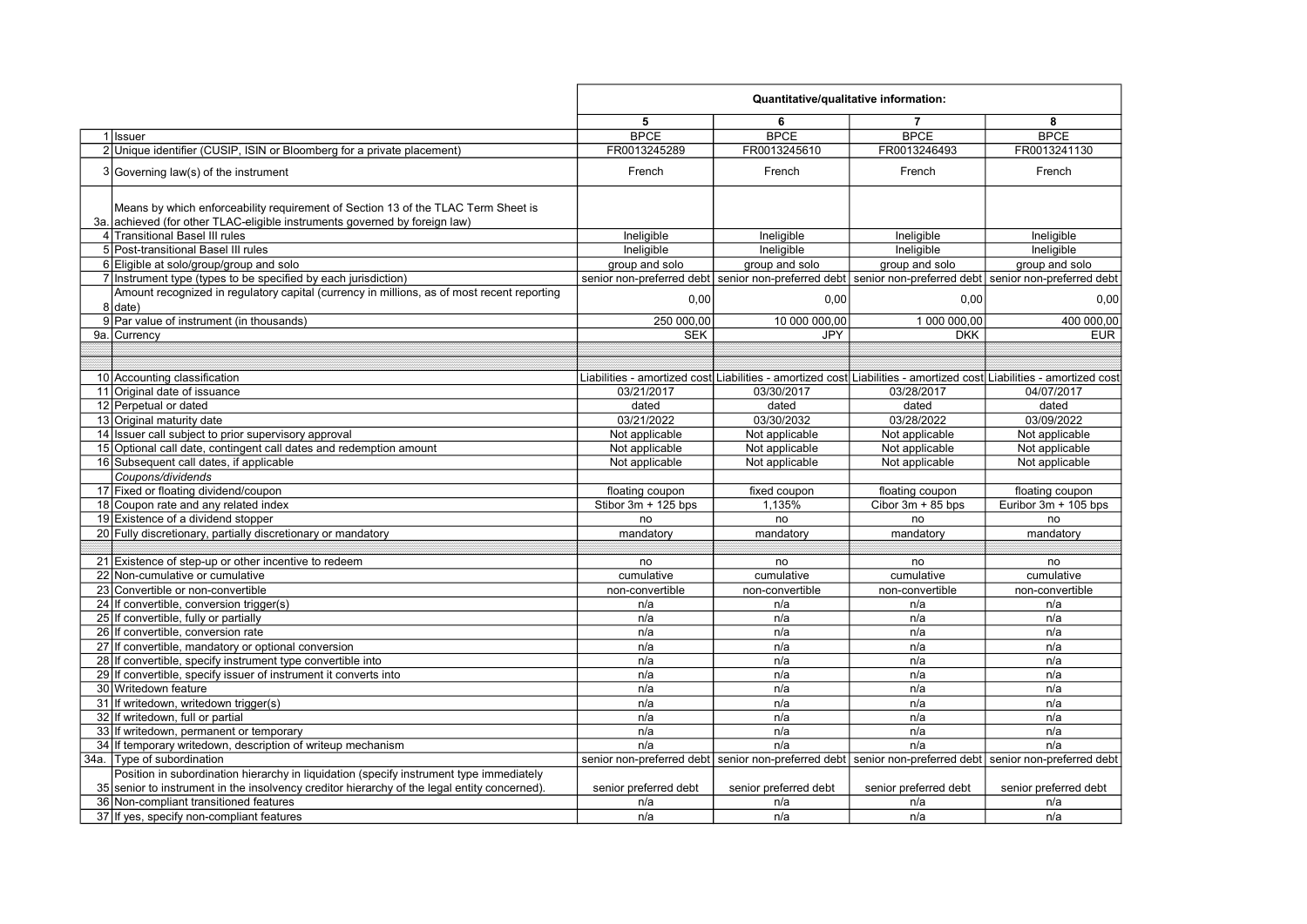|                                                                                                                                                                 | Quantitative/qualitative information:          |                                                |                              |  |
|-----------------------------------------------------------------------------------------------------------------------------------------------------------------|------------------------------------------------|------------------------------------------------|------------------------------|--|
|                                                                                                                                                                 | 9                                              | 10                                             | 11                           |  |
| 1 Issuer                                                                                                                                                        | <b>BPCE</b>                                    | <b>BPCE</b>                                    | <b>BPCE</b>                  |  |
| 2 Unique identifier (CUSIP, ISIN or Bloomberg for a private placement)                                                                                          | US05583JAA07 / US05584KAA60                    | US05583JAB89 / US05584KAB44                    | FR0013262920                 |  |
| 3 Governing law(s) of the instrument                                                                                                                            | <b>New York State</b>                          | <b>New York State</b>                          | French                       |  |
| Means by which enforceability requirement of Section 13 of the TLAC Term Sheet is<br>3a. achieved (for other TLAC-eligible instruments governed by foreign law) | bail-in clause in contractual<br>documentation | bail-in clause in contractual<br>documentation |                              |  |
| 4 Transitional Basel III rules                                                                                                                                  | Ineligible                                     | Ineligible                                     | Ineligible                   |  |
| 5 Post-transitional Basel III rules                                                                                                                             | Ineligible                                     | Ineligible                                     | Ineligible                   |  |
| 6 Eligible at solo/group/group and solo                                                                                                                         | group and solo                                 | group and solo                                 | group and solo               |  |
| 7 Instrument type (types to be specified by each jurisdiction)                                                                                                  | senior non-preferred debt                      | senior non-preferred debt                      | senior non-preferred debt    |  |
| Amount recognized in regulatory capital (currency in millions, as of most recent reporting<br>$8$ date)                                                         | 0,00                                           | 0,00                                           | 0,00                         |  |
| 9 Par value of instrument (in thousands)                                                                                                                        | 1 000 000,00                                   | 500 000,00                                     | 3 000 000,00                 |  |
| 9a. Currency                                                                                                                                                    | <b>USD</b>                                     | <b>USD</b>                                     | <b>JPY</b>                   |  |
|                                                                                                                                                                 |                                                |                                                |                              |  |
|                                                                                                                                                                 |                                                |                                                |                              |  |
| 10 Accounting classification                                                                                                                                    | Liabilities - amortized cost                   | Liabilities - amortized cost                   | Liabilities - amortized cost |  |
| 11 Original date of issuance                                                                                                                                    | 05/22/2017                                     | 05/22/2017                                     | 06/23/2017                   |  |
| 12 Perpetual or dated                                                                                                                                           | dated                                          | dated                                          | dated                        |  |
| 13 Original maturity date                                                                                                                                       | 05/22/2022                                     | 05/22/2022                                     | 06/23/2022                   |  |
| 14 Issuer call subject to prior supervisory approval                                                                                                            | Not applicable                                 | Not applicable                                 | Not applicable               |  |
| 15 Optional call date, contingent call dates and redemption amount                                                                                              | Not applicable                                 | Not applicable                                 | Not applicable               |  |
| 16 Subsequent call dates, if applicable                                                                                                                         | Not applicable                                 | Not applicable                                 | Not applicable               |  |
| Coupons/dividends                                                                                                                                               |                                                |                                                |                              |  |
| 17 Fixed or floating dividend/coupon                                                                                                                            | fixed coupon                                   | floating coupon                                | fixed coupon                 |  |
| 18 Coupon rate and any related index                                                                                                                            | 3.000%                                         | Libor USD 3m + 122 bps                         | 0,455%                       |  |
| 19 Existence of a dividend stopper                                                                                                                              | no                                             | no                                             | no                           |  |
| 20 Fully discretionary, partially discretionary or mandatory                                                                                                    | mandatory                                      | mandatory                                      | mandatory                    |  |
|                                                                                                                                                                 |                                                |                                                |                              |  |
| 21 Existence of step-up or other incentive to redeem                                                                                                            | no                                             | no                                             | no                           |  |
| 22 Non-cumulative or cumulative                                                                                                                                 | cumulative                                     | cumulative                                     | cumulative                   |  |
| 23 Convertible or non-convertible                                                                                                                               | non-convertible                                | non-convertible                                | non-convertible              |  |
| 24 If convertible, conversion trigger(s)                                                                                                                        | n/a                                            | n/a                                            | n/a                          |  |
| 25 If convertible, fully or partially                                                                                                                           | n/a                                            | n/a                                            | n/a                          |  |
| 26 If convertible, conversion rate                                                                                                                              | n/a                                            | n/a                                            | n/a                          |  |
| 27 If convertible, mandatory or optional conversion                                                                                                             | n/a                                            | n/a                                            | n/a                          |  |
| 28 If convertible, specify instrument type convertible into                                                                                                     | n/a                                            | n/a                                            | n/a                          |  |
| 29 If convertible, specify issuer of instrument it converts into                                                                                                | n/a                                            | n/a                                            | n/a                          |  |
| 30 Writedown feature                                                                                                                                            | n/a                                            | n/a                                            | n/a                          |  |
| 31 If writedown, writedown trigger(s)                                                                                                                           | n/a                                            | n/a                                            | n/a                          |  |
| 32 If writedown, full or partial                                                                                                                                | n/a                                            | n/a                                            | n/a                          |  |
| 33 If writedown, permanent or temporary                                                                                                                         | n/a                                            | n/a                                            | n/a                          |  |
| 34 If temporary writedown, description of writeup mechanism                                                                                                     | n/a                                            | n/a                                            | n/a                          |  |
| 34a. Type of subordination                                                                                                                                      | senior non-preferred debt                      | senior non-preferred debt                      | senior non-preferred debt    |  |
| Position in subordination hierarchy in liquidation (specify instrument type immediately                                                                         |                                                |                                                |                              |  |
| 35 senior to instrument in the insolvency creditor hierarchy of the legal entity concerned).                                                                    | senior preferred debt                          | senior preferred debt                          | senior preferred debt        |  |
| 36 Non-compliant transitioned features                                                                                                                          | n/a                                            | n/a                                            | n/a                          |  |
| 37 If yes, specify non-compliant features                                                                                                                       | n/a                                            | n/a                                            | n/a                          |  |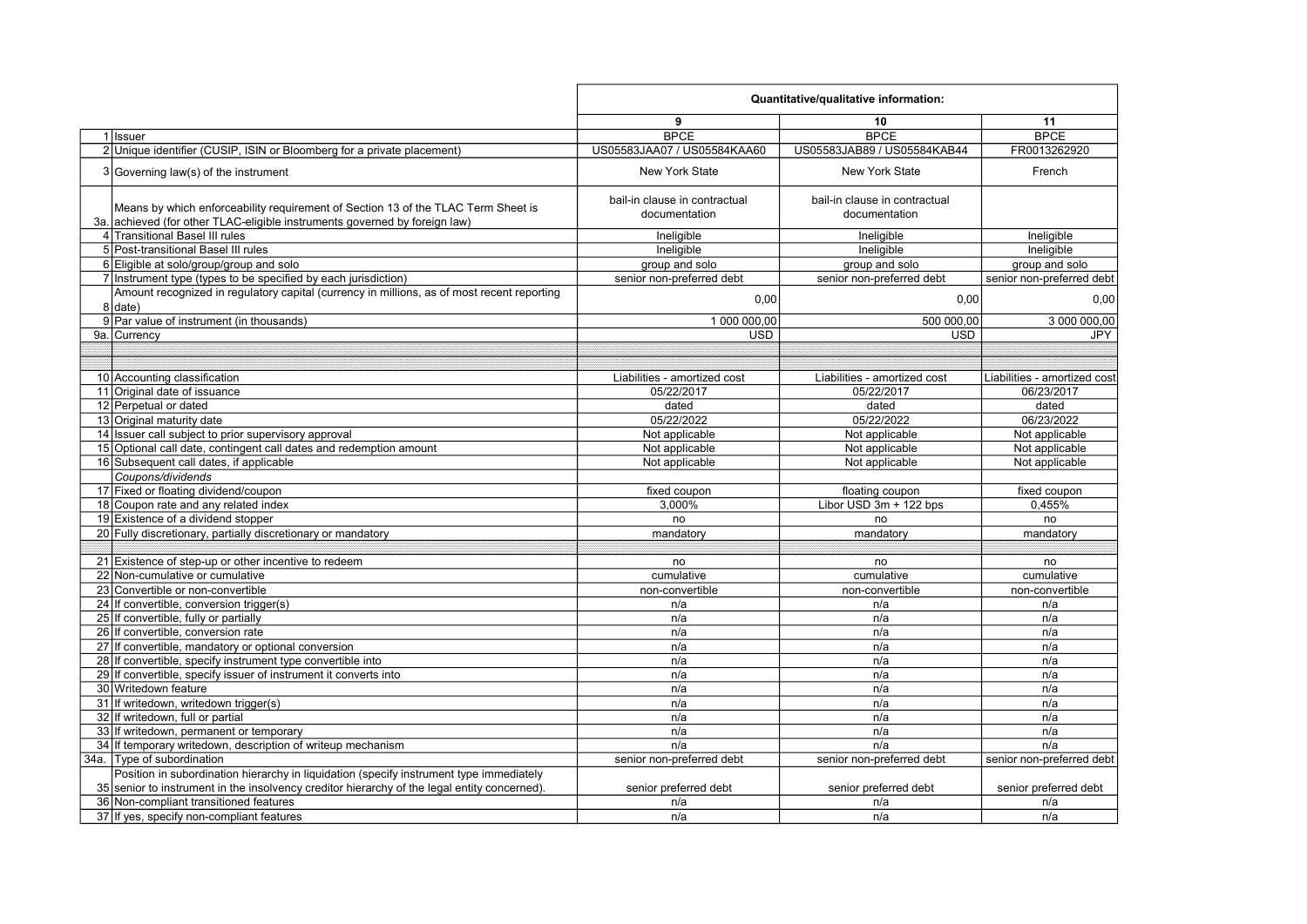|                                                                                              | Quantitative/qualitative information: |                                |                       |                                                           |
|----------------------------------------------------------------------------------------------|---------------------------------------|--------------------------------|-----------------------|-----------------------------------------------------------|
|                                                                                              | 12                                    | 13                             | 14                    | 15                                                        |
| 1 Issuer                                                                                     | <b>BPCE</b>                           | <b>BPCE</b>                    | <b>BPCE</b>           | <b>BPCE</b>                                               |
| 2 Unique identifier (CUSIP, ISIN or Bloomberg for a private placement)                       | JP525021AH75                          | US05583JAC62 / US05584KAC27    | FR0013309317          | JP525021CJ14                                              |
| $3 Governing law(s)$ of the instrument                                                       | Japanese                              | New York State (United States) | French                | Japanese                                                  |
|                                                                                              | bail-in clause in                     |                                |                       | bail-in clause in                                         |
| Means by which enforceability requirement of Section 13 of the TLAC Term Sheet is            | contractual                           | bail-in clause in contractual  |                       | contractual                                               |
| 3a. achieved (for other TLAC-eligible instruments governed by foreign law)                   | documentation                         | documentation                  |                       | documentation                                             |
| 4 Transitional Basel III rules                                                               | Ineligible                            | Ineligible                     | Ineligible            | Ineligible                                                |
| 5 Post-transitional Basel III rules                                                          | Ineligible                            | Ineligible                     | Ineligible            | Ineligible                                                |
| 6 Eligible at solo/group/group and solo                                                      | group and solo                        | group and solo                 | group and solo        | group and solo                                            |
| 7 Instrument type (types to be specified by each jurisdiction)                               | senior non-preferred debt             | senior non-preferred debt      |                       | senior non-preferred debt senior non-preferred debt       |
| Amount recognized in regulatory capital (currency in millions, as of most recent reporting   |                                       |                                |                       |                                                           |
| 8   date                                                                                     | 0,00                                  | 0,00                           | 0,00                  | 0,00                                                      |
| 9 Par value of instrument (in thousands)                                                     | 10 000 000,00                         | 1 250 000.00                   | 300 000.00            | 38 400 000,00                                             |
| 9a. Currency                                                                                 | <b>JPY</b>                            | <b>USD</b>                     | <b>EUR</b>            | <b>JPY</b>                                                |
|                                                                                              |                                       |                                |                       |                                                           |
|                                                                                              |                                       |                                |                       |                                                           |
| 10 Accounting classification                                                                 | Liabilities - amortized cost          | Liabilities - amortized cost   |                       | Liabilities - amortized cost Liabilities - amortized cost |
| 11 Original date of issuance                                                                 | 07/26/2017                            | 10/23/2017                     | 01/11/2018            | 01/25/2018                                                |
| 12 Perpetual or dated                                                                        | dated                                 | dated                          | dated                 | dated                                                     |
| 13 Original maturity date                                                                    | 07/26/2022                            | 10/23/2027                     | 01/11/2023            | 01/25/2023                                                |
| 14 Issuer call subject to prior supervisory approval                                         | Not applicable                        | Not applicable                 | Not applicable        | Not applicable                                            |
| 15 Optional call date, contingent call dates and redemption amount                           | Not applicable                        | Not applicable                 | Not applicable        | Not applicable                                            |
| 16 Subsequent call dates, if applicable                                                      | Not applicable                        | Not applicable                 | Not applicable        | Not applicable                                            |
| Coupons/dividends                                                                            |                                       |                                |                       |                                                           |
| 17 Fixed or floating dividend/coupon                                                         | fixed coupon                          | fixed coupon                   | floating coupon       | fixed coupon                                              |
| 18 Coupon rate and any related index                                                         | 0,463%                                | 3,500%                         | Euribor 3m + 50 bps   | 0,385%                                                    |
| 19 Existence of a dividend stopper                                                           | no                                    | no                             | no                    | no                                                        |
| 20 Fully discretionary, partially discretionary or mandatory                                 | mandatory                             | mandatory                      | mandatory             | mandatory                                                 |
|                                                                                              |                                       |                                |                       |                                                           |
| 21 Existence of step-up or other incentive to redeem                                         | no                                    | no                             | no                    | no                                                        |
| 22 Non-cumulative or cumulative                                                              | cumulative                            | cumulative                     | cumulative            | cumulative                                                |
| 23 Convertible or non-convertible                                                            | non-convertible                       | non-convertible                | non-convertible       | non-convertible                                           |
| 24 If convertible, conversion trigger(s)                                                     | n/a                                   | n/a                            | n/a                   | n/a                                                       |
| 25 If convertible, fully or partially                                                        | n/a                                   | n/a                            | n/a                   | n/a                                                       |
| 26 If convertible, conversion rate                                                           | n/a                                   | n/a                            | n/a                   | n/a                                                       |
| 27 If convertible, mandatory or optional conversion                                          | n/a                                   | n/a                            | n/a                   | n/a                                                       |
| 28 If convertible, specify instrument type convertible into                                  | n/a                                   | n/a                            | n/a                   | n/a                                                       |
| 29 If convertible, specify issuer of instrument it converts into                             | n/a                                   | n/a                            | n/a                   | n/a                                                       |
| 30 Writedown feature                                                                         | n/a                                   | n/a                            | n/a                   | n/a                                                       |
| 31 If writedown, writedown trigger(s)                                                        | n/a                                   | n/a                            | n/a                   | n/a                                                       |
| 32 If writedown, full or partial                                                             | n/a                                   | n/a                            | n/a                   | n/a                                                       |
| 33 If writedown, permanent or temporary                                                      | n/a                                   | n/a                            | n/a                   | n/a                                                       |
| 34 If temporary writedown, description of writeup mechanism                                  | n/a                                   | n/a                            | n/a                   | n/a                                                       |
| 34a. Type of subordination                                                                   | senior non-preferred debt             | senior non-preferred debt      |                       | senior non-preferred debt senior non-preferred debt       |
| Position in subordination hierarchy in liquidation (specify instrument type immediately      |                                       |                                |                       |                                                           |
| 35 senior to instrument in the insolvency creditor hierarchy of the legal entity concerned). | senior preferred debt                 | senior preferred debt          | senior preferred debt | senior preferred debt                                     |
| 36 Non-compliant transitioned features                                                       | n/a                                   | n/a                            | n/a                   | n/a                                                       |
| 37 If yes, specify non-compliant features                                                    | n/a                                   | n/a                            | n/a                   | n/a                                                       |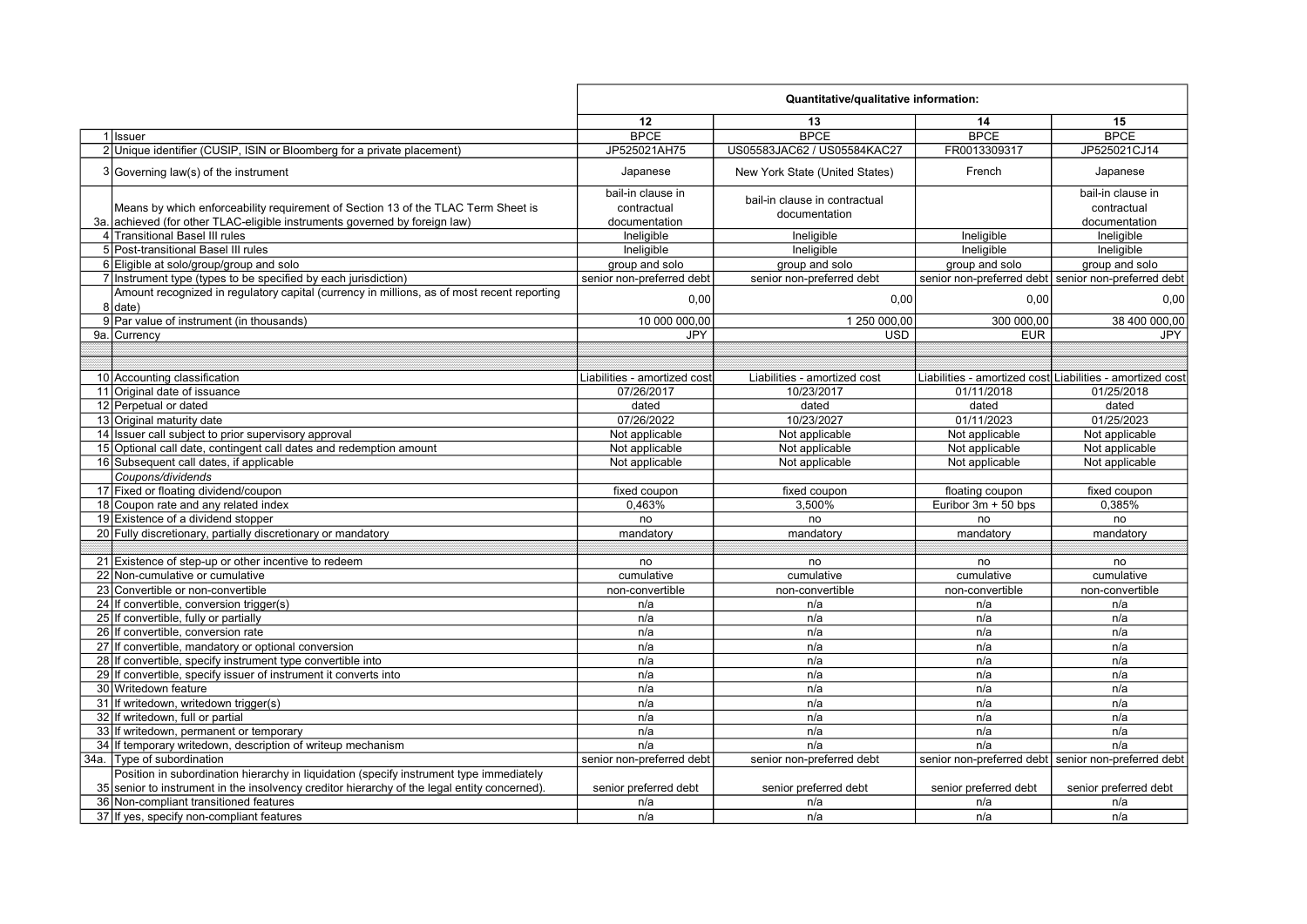|                                                                                              | Quantitative/qualitative information: |                       |                                                                                                         |                                                                                                                     |
|----------------------------------------------------------------------------------------------|---------------------------------------|-----------------------|---------------------------------------------------------------------------------------------------------|---------------------------------------------------------------------------------------------------------------------|
|                                                                                              | 16                                    | 17                    | 18                                                                                                      | 19                                                                                                                  |
| 1 Issuer                                                                                     | <b>BPCE</b>                           | <b>BPCE</b>           | <b>BPCE</b>                                                                                             | <b>BPCE</b>                                                                                                         |
| 2 Unique identifier (CUSIP, ISIN or Bloomberg for a private placement)                       | JP525021FJ11                          | JP525021DJ13          | FR0013312493                                                                                            | FR0013312501                                                                                                        |
| $3 Governing law(s)$ of the instrument                                                       | Japanese                              | Japanese              | French                                                                                                  | French                                                                                                              |
|                                                                                              | bail-in clause in                     | bail-in clause in     |                                                                                                         |                                                                                                                     |
| Means by which enforceability requirement of Section 13 of the TLAC Term Sheet is            | contractual                           | contractual           |                                                                                                         |                                                                                                                     |
| 3a. achieved (for other TLAC-eligible instruments governed by foreign law)                   | documentation                         | documentation         |                                                                                                         |                                                                                                                     |
| 4 Transitional Basel III rules                                                               | Ineligible                            | Ineligible            | Ineligible                                                                                              | Ineligible                                                                                                          |
| 5 Post-transitional Basel III rules                                                          | Ineligible                            | Ineligible            | Ineligible                                                                                              | Ineligible                                                                                                          |
| 6 Eligible at solo/group/group and solo                                                      | group and solo                        | group and solo        | group and solo                                                                                          | group and solo                                                                                                      |
| 7 Instrument type (types to be specified by each jurisdiction)                               |                                       |                       | senior non-preferred debt senior non-preferred debt senior non-preferred debt senior non-preferred debt |                                                                                                                     |
| Amount recognized in regulatory capital (currency in millions, as of most recent reporting   |                                       |                       |                                                                                                         |                                                                                                                     |
| 8 date)                                                                                      | 0,00                                  | 0,00                  | 0,00                                                                                                    | 0,00                                                                                                                |
| 9 Par value of instrument (in thousands)                                                     | 23 700 000,00                         | 1 100 000,00          | 1 000 000,00                                                                                            | 750 000,00                                                                                                          |
| 9a. Currency                                                                                 | <b>JPY</b>                            | <b>JPY</b>            | <b>EUR</b>                                                                                              | <b>EUR</b>                                                                                                          |
|                                                                                              |                                       |                       |                                                                                                         |                                                                                                                     |
|                                                                                              |                                       |                       |                                                                                                         |                                                                                                                     |
| 10 Accounting classification                                                                 |                                       |                       |                                                                                                         | Liabilities - amortized cost Liabilities - amortized cost Liabilities - amortized cost Liabilities - amortized cost |
| 11 Original date of issuance                                                                 | 01/25/2018                            | 01/25/2018            | 01/31/2018                                                                                              | 01/31/2018                                                                                                          |
| 12 Perpetual or dated                                                                        | dated                                 | dated                 | dated                                                                                                   | dated                                                                                                               |
| 13 Original maturity date                                                                    | 01/25/2028                            | 01/25/2033            | 01/31/2024                                                                                              | 01/31/2028                                                                                                          |
| 14 Issuer call subject to prior supervisory approval                                         | Not applicable                        | Not applicable        | Not applicable                                                                                          | Not applicable                                                                                                      |
| 15 Optional call date, contingent call dates and redemption amount                           | Not applicable                        | Not applicable        | Not applicable                                                                                          | Not applicable                                                                                                      |
| 16 Subsequent call dates, if applicable                                                      | Not applicable                        | Not applicable        | Not applicable                                                                                          | Not applicable                                                                                                      |
| Coupons/dividends                                                                            |                                       |                       |                                                                                                         |                                                                                                                     |
| 17 Fixed or floating dividend/coupon                                                         | fixed coupon                          | fixed coupon          | fixed coupon                                                                                            | fixed coupon                                                                                                        |
| 18 Coupon rate and any related index                                                         | 0,734%                                | 0,917%                | 0,875%                                                                                                  | 1,625%                                                                                                              |
| 19 Existence of a dividend stopper                                                           | no                                    | no                    | no                                                                                                      | no                                                                                                                  |
| 20 Fully discretionary, partially discretionary or mandatory                                 | mandatory                             | mandatory             | mandatory                                                                                               | mandatory                                                                                                           |
|                                                                                              |                                       |                       |                                                                                                         |                                                                                                                     |
| 21 Existence of step-up or other incentive to redeem                                         | no                                    | no                    | no                                                                                                      | no                                                                                                                  |
| 22 Non-cumulative or cumulative                                                              | cumulative                            | cumulative            | cumulative                                                                                              | cumulative                                                                                                          |
| 23 Convertible or non-convertible                                                            | non-convertible                       | non-convertible       | non-convertible                                                                                         | non-convertible                                                                                                     |
| 24 If convertible, conversion trigger(s)                                                     | n/a                                   | n/a                   | n/a                                                                                                     | n/a                                                                                                                 |
| 25 If convertible, fully or partially                                                        | n/a                                   | n/a                   | n/a                                                                                                     | n/a                                                                                                                 |
| 26 If convertible, conversion rate                                                           | n/a                                   | n/a                   | n/a                                                                                                     | n/a                                                                                                                 |
| 27 If convertible, mandatory or optional conversion                                          | n/a                                   | n/a                   | n/a                                                                                                     | n/a                                                                                                                 |
| 28 If convertible, specify instrument type convertible into                                  | n/a                                   | n/a                   | n/a                                                                                                     | n/a                                                                                                                 |
| 29 If convertible, specify issuer of instrument it converts into                             | n/a                                   | n/a                   | n/a                                                                                                     | n/a                                                                                                                 |
| 30 Writedown feature                                                                         | n/a                                   | n/a                   | n/a                                                                                                     | n/a                                                                                                                 |
| 31 If writedown, writedown trigger(s)                                                        | n/a                                   | n/a                   | n/a                                                                                                     | n/a                                                                                                                 |
| 32 If writedown, full or partial                                                             | n/a                                   | n/a                   | n/a                                                                                                     | n/a                                                                                                                 |
| 33 If writedown, permanent or temporary                                                      | n/a                                   | n/a                   | n/a                                                                                                     | n/a                                                                                                                 |
| 34 If temporary writedown, description of writeup mechanism                                  | n/a                                   | n/a                   | n/a                                                                                                     | n/a                                                                                                                 |
| 34a. Type of subordination                                                                   |                                       |                       | senior non-preferred debt senior non-preferred debt senior non-preferred debt senior non-preferred debt |                                                                                                                     |
| Position in subordination hierarchy in liquidation (specify instrument type immediately      |                                       |                       |                                                                                                         |                                                                                                                     |
| 35 senior to instrument in the insolvency creditor hierarchy of the legal entity concerned). | senior preferred debt                 | senior preferred debt | senior preferred debt                                                                                   | senior preferred debt                                                                                               |
| 36 Non-compliant transitioned features                                                       | n/a                                   | n/a                   | n/a                                                                                                     | n/a                                                                                                                 |
| 37 If yes, specify non-compliant features                                                    | n/a                                   | n/a                   | n/a                                                                                                     | n/a                                                                                                                 |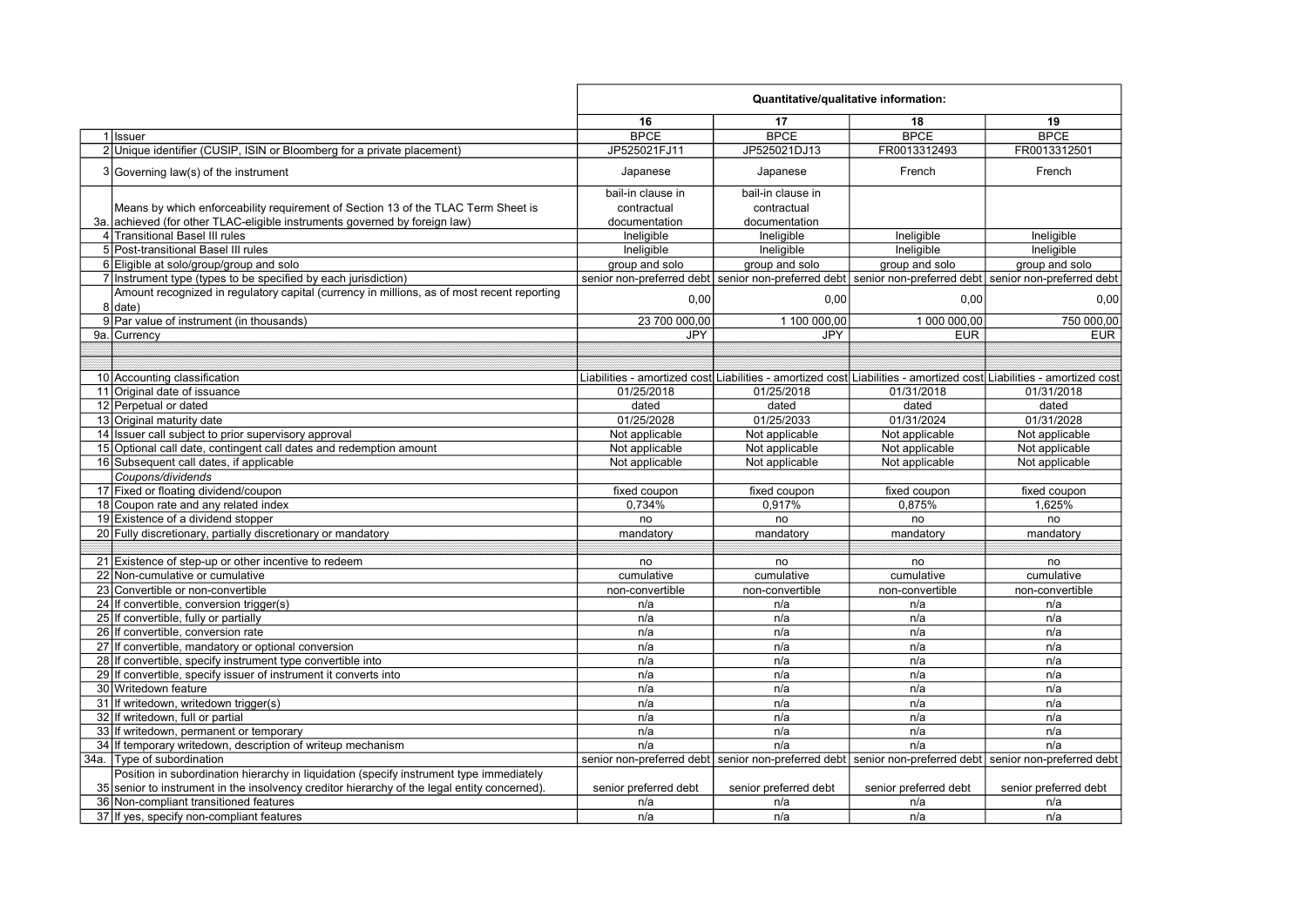| 20<br>21<br>22<br>23<br><b>BPCE</b><br><b>BPCE</b><br><b>BPCE</b><br><b>BPCE</b><br>1 Issuer<br>FR0013323672<br>FR0013323664<br>FR0013328465<br>2 Unique identifier (CUSIP, ISIN or Bloomberg for a private placement)<br>3 Governing law(s) of the instrument<br>French<br>French<br>French<br>(Australia)<br>Means by which enforceability requirement of Section 13 of the TLAC Term Sheet is<br>contractual<br>3a. achieved (for other TLAC-eligible instruments governed by foreign law)<br>documentation<br>4 Transitional Basel III rules<br>Ineligible<br>Ineligible<br>Ineligible<br>Ineligible<br>5 Post-transitional Basel III rules<br>Ineligible<br>Ineligible<br>Ineligible<br>Ineligible<br>6 Eligible at solo/group/group and solo<br>group and solo<br>group and solo<br>group and solo<br>7 Instrument type (types to be specified by each jurisdiction)<br>senior non-preferred debt senior non-preferred debt senior non-preferred debt senior non-preferred debt<br>Amount recognized in regulatory capital (currency in millions, as of most recent reporting<br>0,00<br>0,00<br>0,00<br>$8$ date)<br>9 Par value of instrument (in thousands)<br>750 000,00<br>750 000.00<br>70 000,00<br>9a. Currency<br><b>EUR</b><br><b>EUR</b><br><b>EUR</b><br>10 Accounting classification<br>Liabilities - amortized cost Liabilities - amortized cost Liabilities - amortized cost Liabilities - amortized cost<br>11 Original date of issuance<br>03/23/2018<br>03/23/2018<br>04/16/2018<br>04/26/2018<br>12 Perpetual or dated<br>dated<br>dated<br>dated<br>dated<br>13 Original maturity date<br>03/23/2023<br>03/23/2026<br>10/16/2031<br>04/26/2028<br>14 Issuer call subject to prior supervisory approval<br>Not applicable<br>Not applicable<br>Not applicable<br>Not applicable<br>15 Optional call date, contingent call dates and redemption amount<br>Not applicable<br>Not applicable<br>Not applicable<br>Not applicable<br>16 Subsequent call dates, if applicable<br>Not applicable<br>Not applicable<br>Not applicable<br>Not applicable<br>Coupons/dividends<br>17 Fixed or floating dividend/coupon<br>fixed coupon<br>fixed coupon<br>fixed coupon<br>floating coupon<br>18 Coupon rate and any related index<br>1,375%<br>2,000%<br>4,500%<br>Euribor $3m + 50$ bps<br>19 Existence of a dividend stopper<br>no<br>no<br>no<br>no<br>20 Fully discretionary, partially discretionary or mandatory<br>mandatory<br>mandatory<br>mandatory<br>mandatory<br>21 Existence of step-up or other incentive to redeem<br>no<br>no<br>no<br>no<br>22 Non-cumulative or cumulative<br>cumulative<br>cumulative<br>cumulative<br>cumulative<br>23 Convertible or non-convertible<br>non-convertible<br>non-convertible<br>non-convertible<br>non-convertible<br>24 If convertible, conversion trigger(s)<br>n/a<br>n/a<br>n/a<br>n/a<br>25 If convertible, fully or partially<br>n/a<br>n/a<br>n/a<br>n/a<br>26 If convertible, conversion rate<br>n/a<br>n/a<br>n/a<br>n/a<br>27 If convertible, mandatory or optional conversion<br>n/a<br>n/a<br>n/a<br>n/a<br>28 If convertible, specify instrument type convertible into<br>n/a<br>n/a<br>n/a<br>n/a<br>29 If convertible, specify issuer of instrument it converts into<br>n/a<br>n/a<br>n/a<br>n/a<br>30 Writedown feature<br>n/a<br>n/a<br>n/a<br>n/a<br>31 If writedown, writedown trigger(s)<br>n/a<br>n/a<br>n/a<br>n/a<br>32 If writedown, full or partial<br>n/a<br>n/a<br>n/a<br>n/a<br>33 If writedown, permanent or temporary<br>n/a<br>n/a<br>n/a<br>n/a<br>34 If temporary writedown, description of writeup mechanism<br>n/a<br>n/a<br>n/a<br>n/a<br>34a. Type of subordination<br>senior non-preferred debt senior non-preferred debt senior non-preferred debt senior non-preferred debt |                                                                                         | Quantitative/qualitative information: |  |  |                       |
|-----------------------------------------------------------------------------------------------------------------------------------------------------------------------------------------------------------------------------------------------------------------------------------------------------------------------------------------------------------------------------------------------------------------------------------------------------------------------------------------------------------------------------------------------------------------------------------------------------------------------------------------------------------------------------------------------------------------------------------------------------------------------------------------------------------------------------------------------------------------------------------------------------------------------------------------------------------------------------------------------------------------------------------------------------------------------------------------------------------------------------------------------------------------------------------------------------------------------------------------------------------------------------------------------------------------------------------------------------------------------------------------------------------------------------------------------------------------------------------------------------------------------------------------------------------------------------------------------------------------------------------------------------------------------------------------------------------------------------------------------------------------------------------------------------------------------------------------------------------------------------------------------------------------------------------------------------------------------------------------------------------------------------------------------------------------------------------------------------------------------------------------------------------------------------------------------------------------------------------------------------------------------------------------------------------------------------------------------------------------------------------------------------------------------------------------------------------------------------------------------------------------------------------------------------------------------------------------------------------------------------------------------------------------------------------------------------------------------------------------------------------------------------------------------------------------------------------------------------------------------------------------------------------------------------------------------------------------------------------------------------------------------------------------------------------------------------------------------------------------------------------------------------------------------------------------------------------------------------------------------------------------------------------------------------------------------------------------------------------------------------------------------------------------------------------------------------------------------------------------------------------------------------------------------------------------------------------------------------------------------------------------------------------------------------------------------------------------------------------------------------------------------------------------|-----------------------------------------------------------------------------------------|---------------------------------------|--|--|-----------------------|
|                                                                                                                                                                                                                                                                                                                                                                                                                                                                                                                                                                                                                                                                                                                                                                                                                                                                                                                                                                                                                                                                                                                                                                                                                                                                                                                                                                                                                                                                                                                                                                                                                                                                                                                                                                                                                                                                                                                                                                                                                                                                                                                                                                                                                                                                                                                                                                                                                                                                                                                                                                                                                                                                                                                                                                                                                                                                                                                                                                                                                                                                                                                                                                                                                                                                                                                                                                                                                                                                                                                                                                                                                                                                                                                                                                                         |                                                                                         |                                       |  |  |                       |
|                                                                                                                                                                                                                                                                                                                                                                                                                                                                                                                                                                                                                                                                                                                                                                                                                                                                                                                                                                                                                                                                                                                                                                                                                                                                                                                                                                                                                                                                                                                                                                                                                                                                                                                                                                                                                                                                                                                                                                                                                                                                                                                                                                                                                                                                                                                                                                                                                                                                                                                                                                                                                                                                                                                                                                                                                                                                                                                                                                                                                                                                                                                                                                                                                                                                                                                                                                                                                                                                                                                                                                                                                                                                                                                                                                                         |                                                                                         |                                       |  |  |                       |
|                                                                                                                                                                                                                                                                                                                                                                                                                                                                                                                                                                                                                                                                                                                                                                                                                                                                                                                                                                                                                                                                                                                                                                                                                                                                                                                                                                                                                                                                                                                                                                                                                                                                                                                                                                                                                                                                                                                                                                                                                                                                                                                                                                                                                                                                                                                                                                                                                                                                                                                                                                                                                                                                                                                                                                                                                                                                                                                                                                                                                                                                                                                                                                                                                                                                                                                                                                                                                                                                                                                                                                                                                                                                                                                                                                                         |                                                                                         |                                       |  |  | AU3CB0252625          |
|                                                                                                                                                                                                                                                                                                                                                                                                                                                                                                                                                                                                                                                                                                                                                                                                                                                                                                                                                                                                                                                                                                                                                                                                                                                                                                                                                                                                                                                                                                                                                                                                                                                                                                                                                                                                                                                                                                                                                                                                                                                                                                                                                                                                                                                                                                                                                                                                                                                                                                                                                                                                                                                                                                                                                                                                                                                                                                                                                                                                                                                                                                                                                                                                                                                                                                                                                                                                                                                                                                                                                                                                                                                                                                                                                                                         |                                                                                         |                                       |  |  | New South Wales       |
|                                                                                                                                                                                                                                                                                                                                                                                                                                                                                                                                                                                                                                                                                                                                                                                                                                                                                                                                                                                                                                                                                                                                                                                                                                                                                                                                                                                                                                                                                                                                                                                                                                                                                                                                                                                                                                                                                                                                                                                                                                                                                                                                                                                                                                                                                                                                                                                                                                                                                                                                                                                                                                                                                                                                                                                                                                                                                                                                                                                                                                                                                                                                                                                                                                                                                                                                                                                                                                                                                                                                                                                                                                                                                                                                                                                         |                                                                                         |                                       |  |  |                       |
|                                                                                                                                                                                                                                                                                                                                                                                                                                                                                                                                                                                                                                                                                                                                                                                                                                                                                                                                                                                                                                                                                                                                                                                                                                                                                                                                                                                                                                                                                                                                                                                                                                                                                                                                                                                                                                                                                                                                                                                                                                                                                                                                                                                                                                                                                                                                                                                                                                                                                                                                                                                                                                                                                                                                                                                                                                                                                                                                                                                                                                                                                                                                                                                                                                                                                                                                                                                                                                                                                                                                                                                                                                                                                                                                                                                         |                                                                                         |                                       |  |  | bail-in clause in     |
|                                                                                                                                                                                                                                                                                                                                                                                                                                                                                                                                                                                                                                                                                                                                                                                                                                                                                                                                                                                                                                                                                                                                                                                                                                                                                                                                                                                                                                                                                                                                                                                                                                                                                                                                                                                                                                                                                                                                                                                                                                                                                                                                                                                                                                                                                                                                                                                                                                                                                                                                                                                                                                                                                                                                                                                                                                                                                                                                                                                                                                                                                                                                                                                                                                                                                                                                                                                                                                                                                                                                                                                                                                                                                                                                                                                         |                                                                                         |                                       |  |  |                       |
|                                                                                                                                                                                                                                                                                                                                                                                                                                                                                                                                                                                                                                                                                                                                                                                                                                                                                                                                                                                                                                                                                                                                                                                                                                                                                                                                                                                                                                                                                                                                                                                                                                                                                                                                                                                                                                                                                                                                                                                                                                                                                                                                                                                                                                                                                                                                                                                                                                                                                                                                                                                                                                                                                                                                                                                                                                                                                                                                                                                                                                                                                                                                                                                                                                                                                                                                                                                                                                                                                                                                                                                                                                                                                                                                                                                         |                                                                                         |                                       |  |  |                       |
|                                                                                                                                                                                                                                                                                                                                                                                                                                                                                                                                                                                                                                                                                                                                                                                                                                                                                                                                                                                                                                                                                                                                                                                                                                                                                                                                                                                                                                                                                                                                                                                                                                                                                                                                                                                                                                                                                                                                                                                                                                                                                                                                                                                                                                                                                                                                                                                                                                                                                                                                                                                                                                                                                                                                                                                                                                                                                                                                                                                                                                                                                                                                                                                                                                                                                                                                                                                                                                                                                                                                                                                                                                                                                                                                                                                         |                                                                                         |                                       |  |  |                       |
|                                                                                                                                                                                                                                                                                                                                                                                                                                                                                                                                                                                                                                                                                                                                                                                                                                                                                                                                                                                                                                                                                                                                                                                                                                                                                                                                                                                                                                                                                                                                                                                                                                                                                                                                                                                                                                                                                                                                                                                                                                                                                                                                                                                                                                                                                                                                                                                                                                                                                                                                                                                                                                                                                                                                                                                                                                                                                                                                                                                                                                                                                                                                                                                                                                                                                                                                                                                                                                                                                                                                                                                                                                                                                                                                                                                         |                                                                                         |                                       |  |  |                       |
|                                                                                                                                                                                                                                                                                                                                                                                                                                                                                                                                                                                                                                                                                                                                                                                                                                                                                                                                                                                                                                                                                                                                                                                                                                                                                                                                                                                                                                                                                                                                                                                                                                                                                                                                                                                                                                                                                                                                                                                                                                                                                                                                                                                                                                                                                                                                                                                                                                                                                                                                                                                                                                                                                                                                                                                                                                                                                                                                                                                                                                                                                                                                                                                                                                                                                                                                                                                                                                                                                                                                                                                                                                                                                                                                                                                         |                                                                                         |                                       |  |  | group and solo        |
|                                                                                                                                                                                                                                                                                                                                                                                                                                                                                                                                                                                                                                                                                                                                                                                                                                                                                                                                                                                                                                                                                                                                                                                                                                                                                                                                                                                                                                                                                                                                                                                                                                                                                                                                                                                                                                                                                                                                                                                                                                                                                                                                                                                                                                                                                                                                                                                                                                                                                                                                                                                                                                                                                                                                                                                                                                                                                                                                                                                                                                                                                                                                                                                                                                                                                                                                                                                                                                                                                                                                                                                                                                                                                                                                                                                         |                                                                                         |                                       |  |  |                       |
|                                                                                                                                                                                                                                                                                                                                                                                                                                                                                                                                                                                                                                                                                                                                                                                                                                                                                                                                                                                                                                                                                                                                                                                                                                                                                                                                                                                                                                                                                                                                                                                                                                                                                                                                                                                                                                                                                                                                                                                                                                                                                                                                                                                                                                                                                                                                                                                                                                                                                                                                                                                                                                                                                                                                                                                                                                                                                                                                                                                                                                                                                                                                                                                                                                                                                                                                                                                                                                                                                                                                                                                                                                                                                                                                                                                         |                                                                                         |                                       |  |  |                       |
|                                                                                                                                                                                                                                                                                                                                                                                                                                                                                                                                                                                                                                                                                                                                                                                                                                                                                                                                                                                                                                                                                                                                                                                                                                                                                                                                                                                                                                                                                                                                                                                                                                                                                                                                                                                                                                                                                                                                                                                                                                                                                                                                                                                                                                                                                                                                                                                                                                                                                                                                                                                                                                                                                                                                                                                                                                                                                                                                                                                                                                                                                                                                                                                                                                                                                                                                                                                                                                                                                                                                                                                                                                                                                                                                                                                         |                                                                                         |                                       |  |  | 0,00                  |
|                                                                                                                                                                                                                                                                                                                                                                                                                                                                                                                                                                                                                                                                                                                                                                                                                                                                                                                                                                                                                                                                                                                                                                                                                                                                                                                                                                                                                                                                                                                                                                                                                                                                                                                                                                                                                                                                                                                                                                                                                                                                                                                                                                                                                                                                                                                                                                                                                                                                                                                                                                                                                                                                                                                                                                                                                                                                                                                                                                                                                                                                                                                                                                                                                                                                                                                                                                                                                                                                                                                                                                                                                                                                                                                                                                                         |                                                                                         |                                       |  |  | 330 000,00            |
|                                                                                                                                                                                                                                                                                                                                                                                                                                                                                                                                                                                                                                                                                                                                                                                                                                                                                                                                                                                                                                                                                                                                                                                                                                                                                                                                                                                                                                                                                                                                                                                                                                                                                                                                                                                                                                                                                                                                                                                                                                                                                                                                                                                                                                                                                                                                                                                                                                                                                                                                                                                                                                                                                                                                                                                                                                                                                                                                                                                                                                                                                                                                                                                                                                                                                                                                                                                                                                                                                                                                                                                                                                                                                                                                                                                         |                                                                                         |                                       |  |  | <b>AUD</b>            |
|                                                                                                                                                                                                                                                                                                                                                                                                                                                                                                                                                                                                                                                                                                                                                                                                                                                                                                                                                                                                                                                                                                                                                                                                                                                                                                                                                                                                                                                                                                                                                                                                                                                                                                                                                                                                                                                                                                                                                                                                                                                                                                                                                                                                                                                                                                                                                                                                                                                                                                                                                                                                                                                                                                                                                                                                                                                                                                                                                                                                                                                                                                                                                                                                                                                                                                                                                                                                                                                                                                                                                                                                                                                                                                                                                                                         |                                                                                         |                                       |  |  |                       |
|                                                                                                                                                                                                                                                                                                                                                                                                                                                                                                                                                                                                                                                                                                                                                                                                                                                                                                                                                                                                                                                                                                                                                                                                                                                                                                                                                                                                                                                                                                                                                                                                                                                                                                                                                                                                                                                                                                                                                                                                                                                                                                                                                                                                                                                                                                                                                                                                                                                                                                                                                                                                                                                                                                                                                                                                                                                                                                                                                                                                                                                                                                                                                                                                                                                                                                                                                                                                                                                                                                                                                                                                                                                                                                                                                                                         |                                                                                         |                                       |  |  |                       |
|                                                                                                                                                                                                                                                                                                                                                                                                                                                                                                                                                                                                                                                                                                                                                                                                                                                                                                                                                                                                                                                                                                                                                                                                                                                                                                                                                                                                                                                                                                                                                                                                                                                                                                                                                                                                                                                                                                                                                                                                                                                                                                                                                                                                                                                                                                                                                                                                                                                                                                                                                                                                                                                                                                                                                                                                                                                                                                                                                                                                                                                                                                                                                                                                                                                                                                                                                                                                                                                                                                                                                                                                                                                                                                                                                                                         |                                                                                         |                                       |  |  |                       |
|                                                                                                                                                                                                                                                                                                                                                                                                                                                                                                                                                                                                                                                                                                                                                                                                                                                                                                                                                                                                                                                                                                                                                                                                                                                                                                                                                                                                                                                                                                                                                                                                                                                                                                                                                                                                                                                                                                                                                                                                                                                                                                                                                                                                                                                                                                                                                                                                                                                                                                                                                                                                                                                                                                                                                                                                                                                                                                                                                                                                                                                                                                                                                                                                                                                                                                                                                                                                                                                                                                                                                                                                                                                                                                                                                                                         |                                                                                         |                                       |  |  |                       |
|                                                                                                                                                                                                                                                                                                                                                                                                                                                                                                                                                                                                                                                                                                                                                                                                                                                                                                                                                                                                                                                                                                                                                                                                                                                                                                                                                                                                                                                                                                                                                                                                                                                                                                                                                                                                                                                                                                                                                                                                                                                                                                                                                                                                                                                                                                                                                                                                                                                                                                                                                                                                                                                                                                                                                                                                                                                                                                                                                                                                                                                                                                                                                                                                                                                                                                                                                                                                                                                                                                                                                                                                                                                                                                                                                                                         |                                                                                         |                                       |  |  |                       |
|                                                                                                                                                                                                                                                                                                                                                                                                                                                                                                                                                                                                                                                                                                                                                                                                                                                                                                                                                                                                                                                                                                                                                                                                                                                                                                                                                                                                                                                                                                                                                                                                                                                                                                                                                                                                                                                                                                                                                                                                                                                                                                                                                                                                                                                                                                                                                                                                                                                                                                                                                                                                                                                                                                                                                                                                                                                                                                                                                                                                                                                                                                                                                                                                                                                                                                                                                                                                                                                                                                                                                                                                                                                                                                                                                                                         |                                                                                         |                                       |  |  |                       |
|                                                                                                                                                                                                                                                                                                                                                                                                                                                                                                                                                                                                                                                                                                                                                                                                                                                                                                                                                                                                                                                                                                                                                                                                                                                                                                                                                                                                                                                                                                                                                                                                                                                                                                                                                                                                                                                                                                                                                                                                                                                                                                                                                                                                                                                                                                                                                                                                                                                                                                                                                                                                                                                                                                                                                                                                                                                                                                                                                                                                                                                                                                                                                                                                                                                                                                                                                                                                                                                                                                                                                                                                                                                                                                                                                                                         |                                                                                         |                                       |  |  |                       |
|                                                                                                                                                                                                                                                                                                                                                                                                                                                                                                                                                                                                                                                                                                                                                                                                                                                                                                                                                                                                                                                                                                                                                                                                                                                                                                                                                                                                                                                                                                                                                                                                                                                                                                                                                                                                                                                                                                                                                                                                                                                                                                                                                                                                                                                                                                                                                                                                                                                                                                                                                                                                                                                                                                                                                                                                                                                                                                                                                                                                                                                                                                                                                                                                                                                                                                                                                                                                                                                                                                                                                                                                                                                                                                                                                                                         |                                                                                         |                                       |  |  |                       |
|                                                                                                                                                                                                                                                                                                                                                                                                                                                                                                                                                                                                                                                                                                                                                                                                                                                                                                                                                                                                                                                                                                                                                                                                                                                                                                                                                                                                                                                                                                                                                                                                                                                                                                                                                                                                                                                                                                                                                                                                                                                                                                                                                                                                                                                                                                                                                                                                                                                                                                                                                                                                                                                                                                                                                                                                                                                                                                                                                                                                                                                                                                                                                                                                                                                                                                                                                                                                                                                                                                                                                                                                                                                                                                                                                                                         |                                                                                         |                                       |  |  |                       |
|                                                                                                                                                                                                                                                                                                                                                                                                                                                                                                                                                                                                                                                                                                                                                                                                                                                                                                                                                                                                                                                                                                                                                                                                                                                                                                                                                                                                                                                                                                                                                                                                                                                                                                                                                                                                                                                                                                                                                                                                                                                                                                                                                                                                                                                                                                                                                                                                                                                                                                                                                                                                                                                                                                                                                                                                                                                                                                                                                                                                                                                                                                                                                                                                                                                                                                                                                                                                                                                                                                                                                                                                                                                                                                                                                                                         |                                                                                         |                                       |  |  |                       |
|                                                                                                                                                                                                                                                                                                                                                                                                                                                                                                                                                                                                                                                                                                                                                                                                                                                                                                                                                                                                                                                                                                                                                                                                                                                                                                                                                                                                                                                                                                                                                                                                                                                                                                                                                                                                                                                                                                                                                                                                                                                                                                                                                                                                                                                                                                                                                                                                                                                                                                                                                                                                                                                                                                                                                                                                                                                                                                                                                                                                                                                                                                                                                                                                                                                                                                                                                                                                                                                                                                                                                                                                                                                                                                                                                                                         |                                                                                         |                                       |  |  |                       |
|                                                                                                                                                                                                                                                                                                                                                                                                                                                                                                                                                                                                                                                                                                                                                                                                                                                                                                                                                                                                                                                                                                                                                                                                                                                                                                                                                                                                                                                                                                                                                                                                                                                                                                                                                                                                                                                                                                                                                                                                                                                                                                                                                                                                                                                                                                                                                                                                                                                                                                                                                                                                                                                                                                                                                                                                                                                                                                                                                                                                                                                                                                                                                                                                                                                                                                                                                                                                                                                                                                                                                                                                                                                                                                                                                                                         |                                                                                         |                                       |  |  |                       |
|                                                                                                                                                                                                                                                                                                                                                                                                                                                                                                                                                                                                                                                                                                                                                                                                                                                                                                                                                                                                                                                                                                                                                                                                                                                                                                                                                                                                                                                                                                                                                                                                                                                                                                                                                                                                                                                                                                                                                                                                                                                                                                                                                                                                                                                                                                                                                                                                                                                                                                                                                                                                                                                                                                                                                                                                                                                                                                                                                                                                                                                                                                                                                                                                                                                                                                                                                                                                                                                                                                                                                                                                                                                                                                                                                                                         |                                                                                         |                                       |  |  |                       |
|                                                                                                                                                                                                                                                                                                                                                                                                                                                                                                                                                                                                                                                                                                                                                                                                                                                                                                                                                                                                                                                                                                                                                                                                                                                                                                                                                                                                                                                                                                                                                                                                                                                                                                                                                                                                                                                                                                                                                                                                                                                                                                                                                                                                                                                                                                                                                                                                                                                                                                                                                                                                                                                                                                                                                                                                                                                                                                                                                                                                                                                                                                                                                                                                                                                                                                                                                                                                                                                                                                                                                                                                                                                                                                                                                                                         |                                                                                         |                                       |  |  |                       |
|                                                                                                                                                                                                                                                                                                                                                                                                                                                                                                                                                                                                                                                                                                                                                                                                                                                                                                                                                                                                                                                                                                                                                                                                                                                                                                                                                                                                                                                                                                                                                                                                                                                                                                                                                                                                                                                                                                                                                                                                                                                                                                                                                                                                                                                                                                                                                                                                                                                                                                                                                                                                                                                                                                                                                                                                                                                                                                                                                                                                                                                                                                                                                                                                                                                                                                                                                                                                                                                                                                                                                                                                                                                                                                                                                                                         |                                                                                         |                                       |  |  |                       |
|                                                                                                                                                                                                                                                                                                                                                                                                                                                                                                                                                                                                                                                                                                                                                                                                                                                                                                                                                                                                                                                                                                                                                                                                                                                                                                                                                                                                                                                                                                                                                                                                                                                                                                                                                                                                                                                                                                                                                                                                                                                                                                                                                                                                                                                                                                                                                                                                                                                                                                                                                                                                                                                                                                                                                                                                                                                                                                                                                                                                                                                                                                                                                                                                                                                                                                                                                                                                                                                                                                                                                                                                                                                                                                                                                                                         |                                                                                         |                                       |  |  |                       |
|                                                                                                                                                                                                                                                                                                                                                                                                                                                                                                                                                                                                                                                                                                                                                                                                                                                                                                                                                                                                                                                                                                                                                                                                                                                                                                                                                                                                                                                                                                                                                                                                                                                                                                                                                                                                                                                                                                                                                                                                                                                                                                                                                                                                                                                                                                                                                                                                                                                                                                                                                                                                                                                                                                                                                                                                                                                                                                                                                                                                                                                                                                                                                                                                                                                                                                                                                                                                                                                                                                                                                                                                                                                                                                                                                                                         |                                                                                         |                                       |  |  |                       |
|                                                                                                                                                                                                                                                                                                                                                                                                                                                                                                                                                                                                                                                                                                                                                                                                                                                                                                                                                                                                                                                                                                                                                                                                                                                                                                                                                                                                                                                                                                                                                                                                                                                                                                                                                                                                                                                                                                                                                                                                                                                                                                                                                                                                                                                                                                                                                                                                                                                                                                                                                                                                                                                                                                                                                                                                                                                                                                                                                                                                                                                                                                                                                                                                                                                                                                                                                                                                                                                                                                                                                                                                                                                                                                                                                                                         |                                                                                         |                                       |  |  |                       |
|                                                                                                                                                                                                                                                                                                                                                                                                                                                                                                                                                                                                                                                                                                                                                                                                                                                                                                                                                                                                                                                                                                                                                                                                                                                                                                                                                                                                                                                                                                                                                                                                                                                                                                                                                                                                                                                                                                                                                                                                                                                                                                                                                                                                                                                                                                                                                                                                                                                                                                                                                                                                                                                                                                                                                                                                                                                                                                                                                                                                                                                                                                                                                                                                                                                                                                                                                                                                                                                                                                                                                                                                                                                                                                                                                                                         |                                                                                         |                                       |  |  |                       |
|                                                                                                                                                                                                                                                                                                                                                                                                                                                                                                                                                                                                                                                                                                                                                                                                                                                                                                                                                                                                                                                                                                                                                                                                                                                                                                                                                                                                                                                                                                                                                                                                                                                                                                                                                                                                                                                                                                                                                                                                                                                                                                                                                                                                                                                                                                                                                                                                                                                                                                                                                                                                                                                                                                                                                                                                                                                                                                                                                                                                                                                                                                                                                                                                                                                                                                                                                                                                                                                                                                                                                                                                                                                                                                                                                                                         |                                                                                         |                                       |  |  |                       |
|                                                                                                                                                                                                                                                                                                                                                                                                                                                                                                                                                                                                                                                                                                                                                                                                                                                                                                                                                                                                                                                                                                                                                                                                                                                                                                                                                                                                                                                                                                                                                                                                                                                                                                                                                                                                                                                                                                                                                                                                                                                                                                                                                                                                                                                                                                                                                                                                                                                                                                                                                                                                                                                                                                                                                                                                                                                                                                                                                                                                                                                                                                                                                                                                                                                                                                                                                                                                                                                                                                                                                                                                                                                                                                                                                                                         |                                                                                         |                                       |  |  |                       |
|                                                                                                                                                                                                                                                                                                                                                                                                                                                                                                                                                                                                                                                                                                                                                                                                                                                                                                                                                                                                                                                                                                                                                                                                                                                                                                                                                                                                                                                                                                                                                                                                                                                                                                                                                                                                                                                                                                                                                                                                                                                                                                                                                                                                                                                                                                                                                                                                                                                                                                                                                                                                                                                                                                                                                                                                                                                                                                                                                                                                                                                                                                                                                                                                                                                                                                                                                                                                                                                                                                                                                                                                                                                                                                                                                                                         |                                                                                         |                                       |  |  |                       |
|                                                                                                                                                                                                                                                                                                                                                                                                                                                                                                                                                                                                                                                                                                                                                                                                                                                                                                                                                                                                                                                                                                                                                                                                                                                                                                                                                                                                                                                                                                                                                                                                                                                                                                                                                                                                                                                                                                                                                                                                                                                                                                                                                                                                                                                                                                                                                                                                                                                                                                                                                                                                                                                                                                                                                                                                                                                                                                                                                                                                                                                                                                                                                                                                                                                                                                                                                                                                                                                                                                                                                                                                                                                                                                                                                                                         |                                                                                         |                                       |  |  |                       |
|                                                                                                                                                                                                                                                                                                                                                                                                                                                                                                                                                                                                                                                                                                                                                                                                                                                                                                                                                                                                                                                                                                                                                                                                                                                                                                                                                                                                                                                                                                                                                                                                                                                                                                                                                                                                                                                                                                                                                                                                                                                                                                                                                                                                                                                                                                                                                                                                                                                                                                                                                                                                                                                                                                                                                                                                                                                                                                                                                                                                                                                                                                                                                                                                                                                                                                                                                                                                                                                                                                                                                                                                                                                                                                                                                                                         |                                                                                         |                                       |  |  |                       |
|                                                                                                                                                                                                                                                                                                                                                                                                                                                                                                                                                                                                                                                                                                                                                                                                                                                                                                                                                                                                                                                                                                                                                                                                                                                                                                                                                                                                                                                                                                                                                                                                                                                                                                                                                                                                                                                                                                                                                                                                                                                                                                                                                                                                                                                                                                                                                                                                                                                                                                                                                                                                                                                                                                                                                                                                                                                                                                                                                                                                                                                                                                                                                                                                                                                                                                                                                                                                                                                                                                                                                                                                                                                                                                                                                                                         |                                                                                         |                                       |  |  |                       |
|                                                                                                                                                                                                                                                                                                                                                                                                                                                                                                                                                                                                                                                                                                                                                                                                                                                                                                                                                                                                                                                                                                                                                                                                                                                                                                                                                                                                                                                                                                                                                                                                                                                                                                                                                                                                                                                                                                                                                                                                                                                                                                                                                                                                                                                                                                                                                                                                                                                                                                                                                                                                                                                                                                                                                                                                                                                                                                                                                                                                                                                                                                                                                                                                                                                                                                                                                                                                                                                                                                                                                                                                                                                                                                                                                                                         |                                                                                         |                                       |  |  |                       |
|                                                                                                                                                                                                                                                                                                                                                                                                                                                                                                                                                                                                                                                                                                                                                                                                                                                                                                                                                                                                                                                                                                                                                                                                                                                                                                                                                                                                                                                                                                                                                                                                                                                                                                                                                                                                                                                                                                                                                                                                                                                                                                                                                                                                                                                                                                                                                                                                                                                                                                                                                                                                                                                                                                                                                                                                                                                                                                                                                                                                                                                                                                                                                                                                                                                                                                                                                                                                                                                                                                                                                                                                                                                                                                                                                                                         |                                                                                         |                                       |  |  |                       |
|                                                                                                                                                                                                                                                                                                                                                                                                                                                                                                                                                                                                                                                                                                                                                                                                                                                                                                                                                                                                                                                                                                                                                                                                                                                                                                                                                                                                                                                                                                                                                                                                                                                                                                                                                                                                                                                                                                                                                                                                                                                                                                                                                                                                                                                                                                                                                                                                                                                                                                                                                                                                                                                                                                                                                                                                                                                                                                                                                                                                                                                                                                                                                                                                                                                                                                                                                                                                                                                                                                                                                                                                                                                                                                                                                                                         |                                                                                         |                                       |  |  |                       |
|                                                                                                                                                                                                                                                                                                                                                                                                                                                                                                                                                                                                                                                                                                                                                                                                                                                                                                                                                                                                                                                                                                                                                                                                                                                                                                                                                                                                                                                                                                                                                                                                                                                                                                                                                                                                                                                                                                                                                                                                                                                                                                                                                                                                                                                                                                                                                                                                                                                                                                                                                                                                                                                                                                                                                                                                                                                                                                                                                                                                                                                                                                                                                                                                                                                                                                                                                                                                                                                                                                                                                                                                                                                                                                                                                                                         |                                                                                         |                                       |  |  |                       |
|                                                                                                                                                                                                                                                                                                                                                                                                                                                                                                                                                                                                                                                                                                                                                                                                                                                                                                                                                                                                                                                                                                                                                                                                                                                                                                                                                                                                                                                                                                                                                                                                                                                                                                                                                                                                                                                                                                                                                                                                                                                                                                                                                                                                                                                                                                                                                                                                                                                                                                                                                                                                                                                                                                                                                                                                                                                                                                                                                                                                                                                                                                                                                                                                                                                                                                                                                                                                                                                                                                                                                                                                                                                                                                                                                                                         |                                                                                         |                                       |  |  |                       |
| 35 senior to instrument in the insolvency creditor hierarchy of the legal entity concerned).<br>senior preferred debt<br>senior preferred debt<br>senior preferred debt                                                                                                                                                                                                                                                                                                                                                                                                                                                                                                                                                                                                                                                                                                                                                                                                                                                                                                                                                                                                                                                                                                                                                                                                                                                                                                                                                                                                                                                                                                                                                                                                                                                                                                                                                                                                                                                                                                                                                                                                                                                                                                                                                                                                                                                                                                                                                                                                                                                                                                                                                                                                                                                                                                                                                                                                                                                                                                                                                                                                                                                                                                                                                                                                                                                                                                                                                                                                                                                                                                                                                                                                                 | Position in subordination hierarchy in liquidation (specify instrument type immediately |                                       |  |  | senior preferred debt |
| 36 Non-compliant transitioned features<br>n/a<br>n/a<br>n/a<br>n/a                                                                                                                                                                                                                                                                                                                                                                                                                                                                                                                                                                                                                                                                                                                                                                                                                                                                                                                                                                                                                                                                                                                                                                                                                                                                                                                                                                                                                                                                                                                                                                                                                                                                                                                                                                                                                                                                                                                                                                                                                                                                                                                                                                                                                                                                                                                                                                                                                                                                                                                                                                                                                                                                                                                                                                                                                                                                                                                                                                                                                                                                                                                                                                                                                                                                                                                                                                                                                                                                                                                                                                                                                                                                                                                      |                                                                                         |                                       |  |  |                       |
| 37 If yes, specify non-compliant features<br>n/a<br>n/a<br>n/a<br>n/a                                                                                                                                                                                                                                                                                                                                                                                                                                                                                                                                                                                                                                                                                                                                                                                                                                                                                                                                                                                                                                                                                                                                                                                                                                                                                                                                                                                                                                                                                                                                                                                                                                                                                                                                                                                                                                                                                                                                                                                                                                                                                                                                                                                                                                                                                                                                                                                                                                                                                                                                                                                                                                                                                                                                                                                                                                                                                                                                                                                                                                                                                                                                                                                                                                                                                                                                                                                                                                                                                                                                                                                                                                                                                                                   |                                                                                         |                                       |  |  |                       |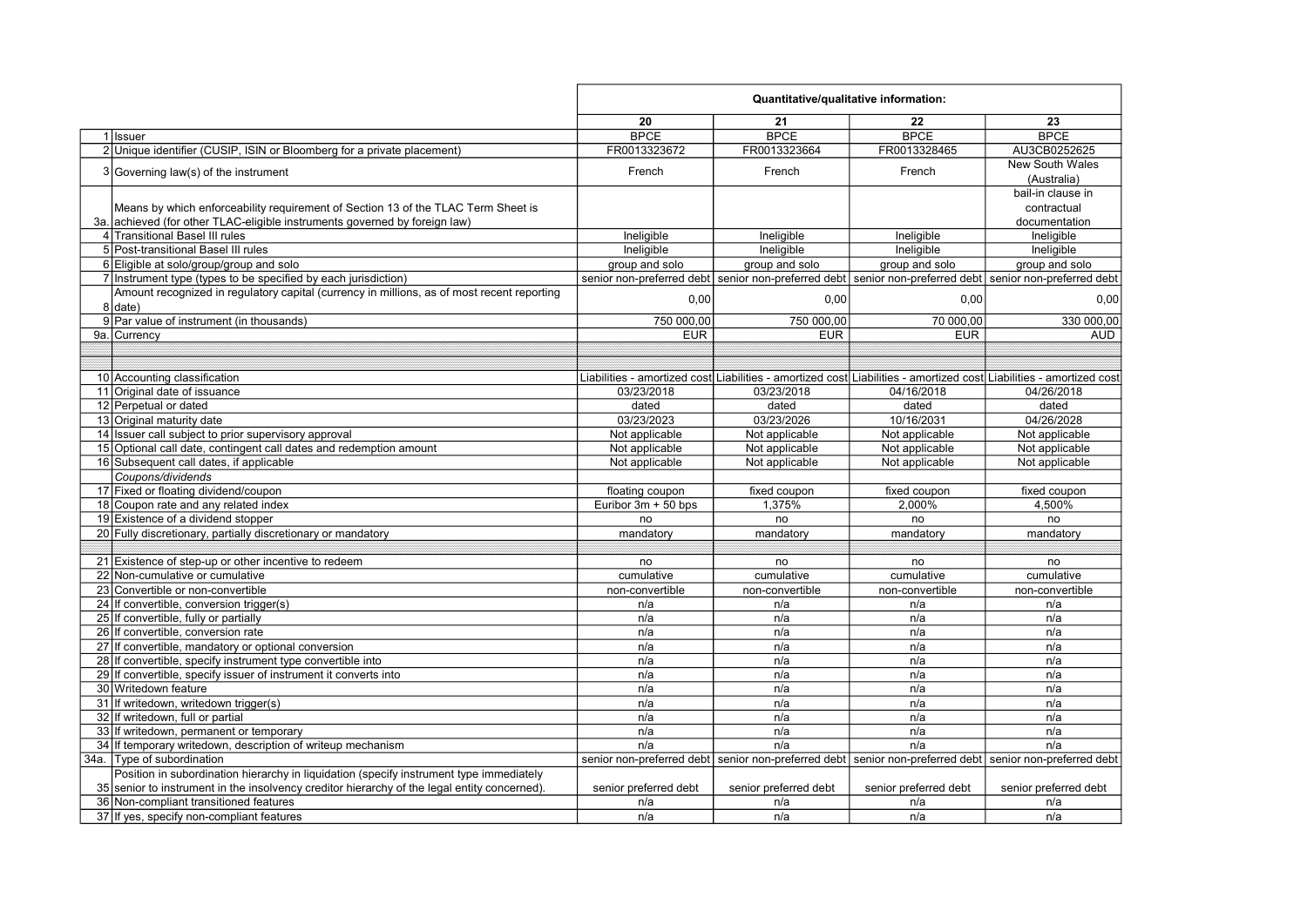|                                                                                              | Quantitative/qualitative information: |                                                     |                                                                                                         |                                                                                                                     |
|----------------------------------------------------------------------------------------------|---------------------------------------|-----------------------------------------------------|---------------------------------------------------------------------------------------------------------|---------------------------------------------------------------------------------------------------------------------|
|                                                                                              | 24                                    | 25                                                  | 26                                                                                                      | 27                                                                                                                  |
| 1 Issuer                                                                                     | <b>BPCE</b>                           | <b>BPCE</b>                                         | <b>BPCE</b>                                                                                             | <b>BPCE</b>                                                                                                         |
| 2 Unique identifier (CUSIP, ISIN or Bloomberg for a private placement)                       | FR0013323672                          | FR0013332616                                        | JP525021DJ70                                                                                            | JP525021EJ79                                                                                                        |
| 3 Governing law(s) of the instrument                                                         | French                                | French                                              | Japanese                                                                                                | Japanese                                                                                                            |
|                                                                                              |                                       |                                                     | bail-in clause in                                                                                       | bail-in clause in                                                                                                   |
| Means by which enforceability requirement of Section 13 of the TLAC Term Sheet is            |                                       |                                                     | contractual                                                                                             | contractual                                                                                                         |
| 3a. achieved (for other TLAC-eligible instruments governed by foreign law)                   |                                       |                                                     | documentation                                                                                           | documentation                                                                                                       |
| 4 Transitional Basel III rules                                                               | Ineligible                            | Ineligible                                          | Ineligible                                                                                              | Ineligible                                                                                                          |
| 5 Post-transitional Basel III rules                                                          | Ineligible                            | Ineligible                                          | Ineligible                                                                                              | Ineligible                                                                                                          |
| 6 Eligible at solo/group/group and solo                                                      | group and solo                        | group and solo                                      | group and solo                                                                                          | group and solo                                                                                                      |
| 7 Instrument type (types to be specified by each jurisdiction)                               |                                       | senior non-preferred debt senior non-preferred debt |                                                                                                         | senior non-preferred debt senior non-preferred debt                                                                 |
| Amount recognized in regulatory capital (currency in millions, as of most recent reporting   |                                       |                                                     |                                                                                                         |                                                                                                                     |
| $8$ date)                                                                                    | 0,00                                  | 0,00                                                | 0,00                                                                                                    | 0,00                                                                                                                |
| 9 Par value of instrument (in thousands)                                                     | 200 000,00                            | 420 000,00                                          | 66 100 000,00                                                                                           | 40 000 000,00                                                                                                       |
| 9a. Currency                                                                                 | <b>EUR</b>                            | <b>CNH</b>                                          | <b>JPY</b>                                                                                              | <b>JPY</b>                                                                                                          |
|                                                                                              |                                       |                                                     |                                                                                                         |                                                                                                                     |
|                                                                                              |                                       |                                                     |                                                                                                         |                                                                                                                     |
| 10 Accounting classification                                                                 |                                       |                                                     |                                                                                                         | Liabilities - amortized cost Liabilities - amortized cost Liabilities - amortized cost Liabilities - amortized cost |
| 11 Original date of issuance                                                                 | 05/03/2018                            | 05/11/2018                                          | 07/12/2018                                                                                              | 07/12/2018                                                                                                          |
| 12 Perpetual or dated                                                                        | dated                                 | dated                                               | dated                                                                                                   | dated                                                                                                               |
| 13 Original maturity date                                                                    | 03/23/2023                            | 05/11/2023                                          | 07/12/2023                                                                                              | 07/12/2028                                                                                                          |
| 14 Issuer call subject to prior supervisory approval                                         | Not applicable                        | Not applicable                                      | Not applicable                                                                                          | Not applicable                                                                                                      |
| 15 Optional call date, contingent call dates and redemption amount                           | Not applicable                        | Not applicable                                      | Not applicable                                                                                          | Not applicable                                                                                                      |
| 16 Subsequent call dates, if applicable                                                      | Not applicable                        | Not applicable                                      | Not applicable                                                                                          | Not applicable                                                                                                      |
| Coupons/dividends                                                                            |                                       |                                                     |                                                                                                         |                                                                                                                     |
| 17 Fixed or floating dividend/coupon                                                         | floating coupon                       | fixed coupon                                        | fixed coupon                                                                                            | fixed coupon                                                                                                        |
| 18 Coupon rate and any related index                                                         | Euribor $3m + 50$ bps                 | 4,950%                                              | 0,645%                                                                                                  | 0,989%                                                                                                              |
| 19 Existence of a dividend stopper                                                           | no                                    | no                                                  | no                                                                                                      | no                                                                                                                  |
| 20 Fully discretionary, partially discretionary or mandatory                                 | mandatory                             | mandatory                                           | mandatory                                                                                               | mandatory                                                                                                           |
|                                                                                              |                                       |                                                     |                                                                                                         |                                                                                                                     |
| 21 Existence of step-up or other incentive to redeem                                         | no                                    | no                                                  | no                                                                                                      | no                                                                                                                  |
| 22 Non-cumulative or cumulative                                                              | cumulative                            | cumulative                                          | cumulative                                                                                              | cumulative                                                                                                          |
| 23 Convertible or non-convertible                                                            | non-convertible                       | non-convertible                                     | non-convertible                                                                                         | non-convertible                                                                                                     |
| 24 If convertible, conversion trigger(s)                                                     | n/a                                   | n/a                                                 | n/a                                                                                                     | n/a                                                                                                                 |
| 25 If convertible, fully or partially                                                        | n/a                                   | n/a                                                 | n/a                                                                                                     | n/a                                                                                                                 |
| 26 If convertible, conversion rate                                                           | n/a                                   | n/a                                                 | n/a                                                                                                     | n/a                                                                                                                 |
| 27 If convertible, mandatory or optional conversion                                          | n/a                                   | n/a                                                 | n/a                                                                                                     | n/a                                                                                                                 |
| 28 If convertible, specify instrument type convertible into                                  | n/a                                   | n/a                                                 | n/a                                                                                                     | n/a                                                                                                                 |
| 29 If convertible, specify issuer of instrument it converts into                             | n/a                                   | n/a                                                 | n/a                                                                                                     | n/a                                                                                                                 |
| 30 Writedown feature                                                                         | n/a                                   | n/a                                                 | n/a                                                                                                     | n/a                                                                                                                 |
| 31 If writedown, writedown trigger(s)                                                        | n/a                                   | n/a                                                 | n/a                                                                                                     | n/a                                                                                                                 |
| 32 If writedown, full or partial                                                             | n/a                                   | n/a                                                 | n/a                                                                                                     | n/a                                                                                                                 |
| 33 If writedown, permanent or temporary                                                      | n/a                                   | n/a                                                 | n/a                                                                                                     | n/a                                                                                                                 |
| 34 If temporary writedown, description of writeup mechanism                                  | n/a                                   | n/a                                                 | n/a                                                                                                     | n/a                                                                                                                 |
| 34a. Type of subordination                                                                   |                                       |                                                     | senior non-preferred debt senior non-preferred debt senior non-preferred debt senior non-preferred debt |                                                                                                                     |
| Position in subordination hierarchy in liquidation (specify instrument type immediately      |                                       |                                                     |                                                                                                         |                                                                                                                     |
| 35 senior to instrument in the insolvency creditor hierarchy of the legal entity concerned). | senior preferred debt                 | senior preferred debt                               | senior preferred debt                                                                                   | senior preferred debt                                                                                               |
| 36 Non-compliant transitioned features                                                       | n/a                                   | n/a                                                 | n/a                                                                                                     | n/a                                                                                                                 |
| 37 If yes, specify non-compliant features                                                    | n/a                                   | n/a                                                 | n/a                                                                                                     | n/a                                                                                                                 |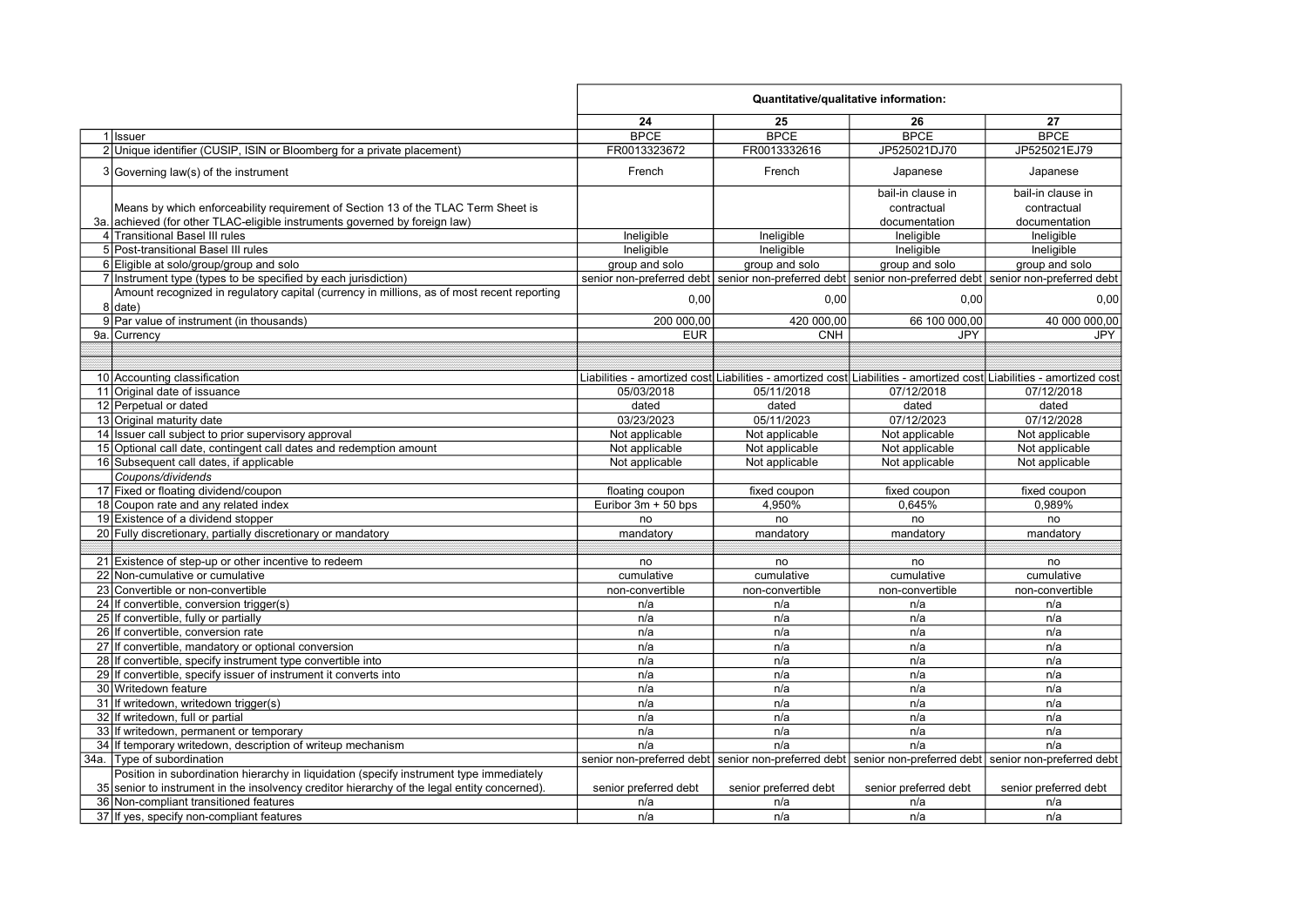|                                                                                                                                                                                         | Quantitative/qualitative information:             |                                                |                                                |  |
|-----------------------------------------------------------------------------------------------------------------------------------------------------------------------------------------|---------------------------------------------------|------------------------------------------------|------------------------------------------------|--|
|                                                                                                                                                                                         | 28                                                | 29                                             | 30                                             |  |
| 1 Issuer                                                                                                                                                                                | <b>BPCE</b>                                       | <b>BPCE</b>                                    | <b>BPCE</b>                                    |  |
| 2 Unique identifier (CUSIP, ISIN or Bloomberg for a private placement)                                                                                                                  | JP525021CJ71                                      | US05583JAF93 / US05584KAF57                    | US05583JAD46 / US05584KAD00                    |  |
| 3 Governing law(s) of the instrument                                                                                                                                                    | Japanese                                          | New York State (United States)                 | New York State (United States)                 |  |
| Means by which enforceability requirement of Section 13 of the TLAC Term Sheet is<br>3a. achieved (for other TLAC-eligible instruments governed by foreign law)                         | bail-in clause in<br>contractual<br>documentation | bail-in clause in contractual<br>documentation | bail-in clause in contractual<br>documentation |  |
| 4 Transitional Basel III rules                                                                                                                                                          | Ineligible                                        |                                                |                                                |  |
| 5 Post-transitional Basel III rules                                                                                                                                                     | Ineligible                                        | Ineligible<br>Ineligible                       | Ineligible<br>Ineligible                       |  |
| 6 Eligible at solo/group/group and solo                                                                                                                                                 | group and solo                                    | group and solo                                 | group and solo                                 |  |
| 7 Instrument type (types to be specified by each jurisdiction)                                                                                                                          | senior non-preferred debt                         | senior non-preferred debt                      | senior non-preferred debt                      |  |
| Amount recognized in regulatory capital (currency in millions, as of most recent reporting                                                                                              |                                                   |                                                |                                                |  |
| $8$ date)                                                                                                                                                                               | 0,00                                              | 0,00                                           | 0,00                                           |  |
| 9 Par value of instrument (in thousands)                                                                                                                                                | 10 900 000,00                                     | 750 000,00                                     | 500 000,00                                     |  |
| 9a. Currency                                                                                                                                                                            | <b>JPY</b>                                        | <b>USD</b>                                     | <b>USD</b>                                     |  |
|                                                                                                                                                                                         |                                                   |                                                |                                                |  |
|                                                                                                                                                                                         |                                                   |                                                |                                                |  |
| 10 Accounting classification                                                                                                                                                            | Liabilities - amortized cost                      | Liabilities - amortized cost                   | Liabilities - amortized cost                   |  |
| 11 Original date of issuance                                                                                                                                                            | 07/12/2018                                        | 09/12/2018                                     | 09/12/2018                                     |  |
| 12 Perpetual or dated                                                                                                                                                                   | dated                                             | dated                                          | dated                                          |  |
| 13 Original maturity date                                                                                                                                                               | 07/12/2028                                        | 09/12/2023                                     | 09/12/2023                                     |  |
| 14 Issuer call subject to prior supervisory approval                                                                                                                                    | Not applicable                                    | Not applicable                                 | Not applicable                                 |  |
| 15 Optional call date, contingent call dates and redemption amount                                                                                                                      | Not applicable                                    | Not applicable                                 | Not applicable                                 |  |
| 16 Subsequent call dates, if applicable                                                                                                                                                 | Not applicable                                    | Not applicable                                 | Not applicable                                 |  |
| Coupons/dividends                                                                                                                                                                       |                                                   |                                                |                                                |  |
| 17 Fixed or floating dividend/coupon                                                                                                                                                    | fixed coupon                                      | fixed coupon                                   | floating coupon                                |  |
| 18 Coupon rate and any related index                                                                                                                                                    | 0,989%                                            | 4,000%                                         | Libor USD 3m + 124 bps                         |  |
| 19 Existence of a dividend stopper                                                                                                                                                      | no                                                | no                                             | no                                             |  |
| 20 Fully discretionary, partially discretionary or mandatory                                                                                                                            | mandatory                                         | mandatory                                      | mandatory                                      |  |
|                                                                                                                                                                                         |                                                   |                                                |                                                |  |
| 21 Existence of step-up or other incentive to redeem                                                                                                                                    | no                                                | no                                             | no                                             |  |
| 22 Non-cumulative or cumulative                                                                                                                                                         | cumulative                                        | cumulative                                     | cumulative                                     |  |
| 23 Convertible or non-convertible                                                                                                                                                       | non-convertible                                   | non-convertible                                | non-convertible                                |  |
| 24 If convertible, conversion trigger(s)                                                                                                                                                | n/a                                               | n/a                                            | n/a                                            |  |
| 25 If convertible, fully or partially                                                                                                                                                   | n/a                                               | n/a                                            | n/a                                            |  |
| 26 If convertible, conversion rate                                                                                                                                                      | n/a                                               | n/a                                            | n/a                                            |  |
| 27 If convertible, mandatory or optional conversion                                                                                                                                     | n/a                                               | n/a                                            | n/a                                            |  |
| 28 If convertible, specify instrument type convertible into                                                                                                                             | n/a                                               | n/a                                            | n/a                                            |  |
| 29 If convertible, specify issuer of instrument it converts into                                                                                                                        | n/a                                               | n/a                                            | n/a                                            |  |
| 30 Writedown feature                                                                                                                                                                    | n/a                                               | n/a                                            | n/a                                            |  |
| 31 If writedown, writedown trigger(s)                                                                                                                                                   | n/a                                               | n/a                                            | n/a                                            |  |
| 32 If writedown, full or partial                                                                                                                                                        | n/a                                               | n/a                                            | n/a                                            |  |
| 33 If writedown, permanent or temporary                                                                                                                                                 | n/a                                               | n/a                                            | n/a                                            |  |
| 34 If temporary writedown, description of writeup mechanism                                                                                                                             | n/a                                               | n/a                                            | n/a                                            |  |
| 34a. Type of subordination                                                                                                                                                              | senior non-preferred debt                         | senior non-preferred debt                      | senior non-preferred debt                      |  |
| Position in subordination hierarchy in liquidation (specify instrument type immediately<br>35 senior to instrument in the insolvency creditor hierarchy of the legal entity concerned). | senior preferred debt                             | senior preferred debt                          | senior preferred debt                          |  |
| 36 Non-compliant transitioned features                                                                                                                                                  | n/a                                               | n/a                                            | n/a                                            |  |
| 37 If yes, specify non-compliant features                                                                                                                                               | n/a                                               | n/a                                            | n/a                                            |  |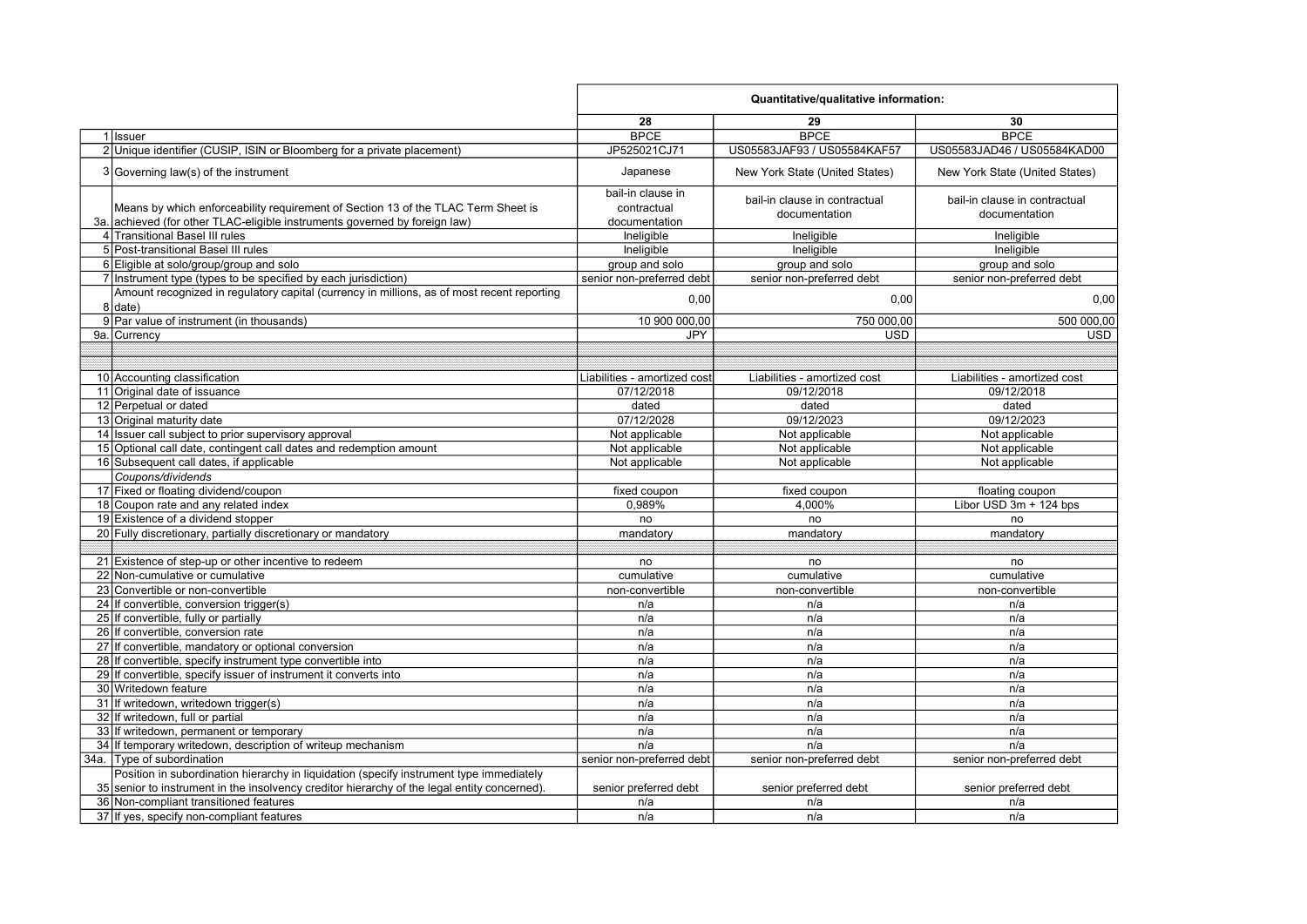|                                                                                              | Quantitative/qualitative information: |                       |                                                                                        |                                   |
|----------------------------------------------------------------------------------------------|---------------------------------------|-----------------------|----------------------------------------------------------------------------------------|-----------------------------------|
|                                                                                              | 31                                    | 32                    | 33                                                                                     | 34                                |
| 1 Issuer                                                                                     | <b>BPCE</b>                           | <b>BPCE</b>           | <b>BPCE</b>                                                                            | <b>BPCE</b>                       |
| 2 Unique identifier (CUSIP, ISIN or Bloomberg for a private placement)                       | US05583JAE29 / US05584KAE82           | FR0013368115          | FR0013368123                                                                           | US05584KAE82                      |
| 3 Governing law(s) of the instrument                                                         | New York State (United States)        | French                | French                                                                                 | New York State (United<br>States) |
|                                                                                              | bail-in clause in contractual         |                       |                                                                                        | bail-in clause in                 |
| Means by which enforceability requirement of Section 13 of the TLAC Term Sheet is            |                                       |                       |                                                                                        | contractual                       |
| achieved (for other TLAC-eligible instruments governed by foreign law)<br>За.                | documentation                         |                       |                                                                                        | documentation                     |
| 4 Transitional Basel III rules                                                               | Ineligible                            | Ineligible            | Ineligible                                                                             | Ineligible                        |
| 5 Post-transitional Basel III rules                                                          | Ineligible                            | Ineligible            | Ineligible                                                                             | Ineligible                        |
| 6 Eligible at solo/group/group and solo                                                      | group and solo                        | group and solo        | group and solo                                                                         | group and solo                    |
| 7 Instrument type (types to be specified by each jurisdiction)                               | senior non-preferred debt             |                       | senior non-preferred debt senior non-preferred debt senior non-preferred debt          |                                   |
| Amount recognized in regulatory capital (currency in millions, as of most recent reporting   |                                       |                       |                                                                                        |                                   |
| 8   date                                                                                     | 0,00                                  | 0,00                  | 0,00                                                                                   | 0,00                              |
| 9 Par value of instrument (in thousands)                                                     | 750 000,00                            | 13 000.00             | 50 000.00                                                                              | 100 000.00                        |
| 9a. Currency                                                                                 | <b>USD</b>                            | <b>EUR</b>            | <b>EUR</b>                                                                             | <b>USD</b>                        |
|                                                                                              |                                       |                       |                                                                                        |                                   |
|                                                                                              |                                       |                       |                                                                                        |                                   |
| 10 Accounting classification                                                                 | Liabilities - amortized cost          |                       | Liabilities - amortized cost Liabilities - amortized cost Liabilities - amortized cost |                                   |
| 11 Original date of issuance                                                                 | 09/12/2018                            | 09/28/2018            | 09/28/2018                                                                             | 10/05/2018                        |
| 12 Perpetual or dated                                                                        | dated                                 | dated                 | dated                                                                                  | dated                             |
| 13 Original maturity date                                                                    | 09/12/2028                            | 09/28/2029            | 09/27/2030                                                                             | 09/12/2028                        |
| 14 Issuer call subject to prior supervisory approval                                         | Not applicable                        | Not applicable        | Not applicable                                                                         | Not applicable                    |
| 15 Optional call date, contingent call dates and redemption amount                           | Not applicable                        | Not applicable        | Not applicable                                                                         | Not applicable                    |
| 16 Subsequent call dates, if applicable                                                      | Not applicable                        | Not applicable        | Not applicable                                                                         | Not applicable                    |
| Coupons/dividends                                                                            |                                       |                       |                                                                                        |                                   |
| 17 Fixed or floating dividend/coupon                                                         | fixed coupon                          | fixed coupon          | fixed coupon                                                                           | fixed coupon                      |
| 18 Coupon rate and any related index                                                         | 4.625%                                | 2.116%                | 2.200%                                                                                 | 4,625%                            |
| 19 Existence of a dividend stopper                                                           | no                                    | no                    | no                                                                                     | no                                |
| 20 Fully discretionary, partially discretionary or mandatory                                 | mandatory                             | mandatory             | mandatory                                                                              | mandatory                         |
|                                                                                              |                                       |                       |                                                                                        |                                   |
| 21 Existence of step-up or other incentive to redeem                                         | no                                    | no                    | no                                                                                     | no                                |
| 22 Non-cumulative or cumulative                                                              | cumulative                            | cumulative            | cumulative                                                                             | cumulative                        |
| 23 Convertible or non-convertible                                                            | non-convertible                       | non-convertible       | non-convertible                                                                        | non-convertible                   |
| 24 If convertible, conversion trigger(s)                                                     | n/a                                   | n/a                   | n/a                                                                                    | n/a                               |
| 25 If convertible, fully or partially                                                        | n/a                                   | n/a                   | n/a                                                                                    | n/a                               |
| 26 If convertible, conversion rate                                                           | n/a                                   | n/a                   | n/a                                                                                    | n/a                               |
| 27 If convertible, mandatory or optional conversion                                          | n/a                                   | n/a                   | n/a                                                                                    | n/a                               |
| 28 If convertible, specify instrument type convertible into                                  | n/a                                   | n/a                   | n/a                                                                                    | n/a                               |
| 29 If convertible, specify issuer of instrument it converts into                             | n/a                                   | n/a                   | n/a                                                                                    | n/a                               |
| 30 Writedown feature                                                                         | n/a                                   | n/a                   | n/a                                                                                    | n/a                               |
| 31 If writedown, writedown trigger(s)                                                        | n/a                                   | n/a                   | n/a                                                                                    | n/a                               |
| 32 If writedown, full or partial                                                             | n/a                                   | n/a                   | n/a                                                                                    | n/a                               |
| 33 If writedown, permanent or temporary                                                      | n/a                                   | n/a                   | n/a                                                                                    | n/a                               |
| 34 If temporary writedown, description of writeup mechanism                                  | n/a                                   | n/a                   | n/a                                                                                    | n/a                               |
| 34a. Type of subordination                                                                   | senior non-preferred debt             |                       | senior non-preferred debt senior non-preferred debt senior non-preferred debt          |                                   |
| Position in subordination hierarchy in liquidation (specify instrument type immediately      |                                       |                       |                                                                                        |                                   |
| 35 senior to instrument in the insolvency creditor hierarchy of the legal entity concerned). | senior preferred debt                 | senior preferred debt | senior preferred debt                                                                  | senior preferred debt             |
| 36 Non-compliant transitioned features                                                       | n/a                                   | n/a                   | n/a                                                                                    | n/a                               |
| 37 If yes, specify non-compliant features                                                    | n/a                                   | n/a                   | n/a                                                                                    | n/a                               |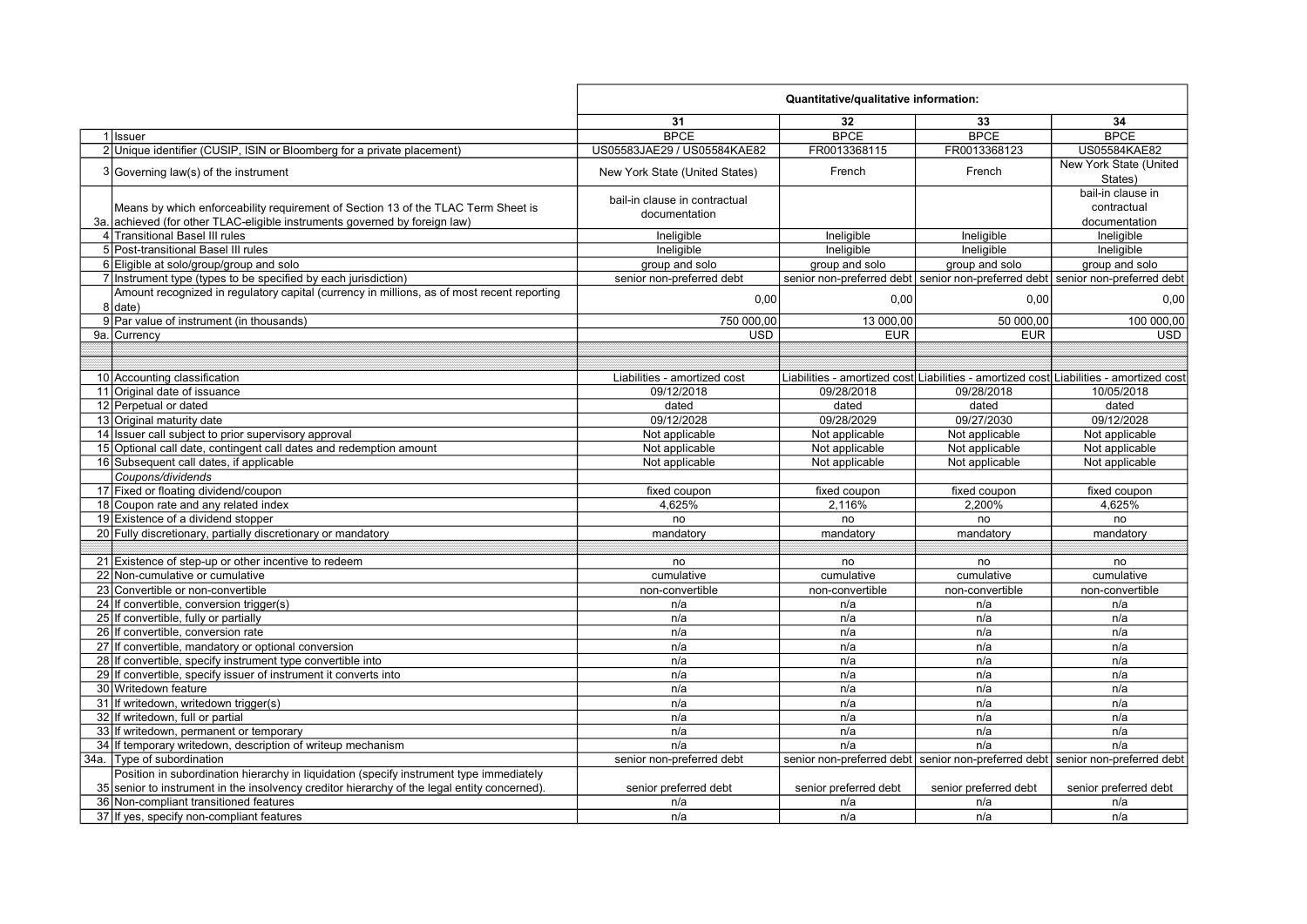|                                                                                                                                                                                         | Quantitative/qualitative information: |                        |                                                                                                         |                                                                                                                     |
|-----------------------------------------------------------------------------------------------------------------------------------------------------------------------------------------|---------------------------------------|------------------------|---------------------------------------------------------------------------------------------------------|---------------------------------------------------------------------------------------------------------------------|
|                                                                                                                                                                                         | 35                                    | 36                     | 37                                                                                                      | 38                                                                                                                  |
| 1 Issuer                                                                                                                                                                                | <b>BPCE</b>                           | <b>BPCE</b>            | <b>BPCE</b>                                                                                             | <b>BPCE</b>                                                                                                         |
| 2 Unique identifier (CUSIP, ISIN or Bloomberg for a private placement)                                                                                                                  | FR0013375623                          | JP525021EK19           | JP525021CK11                                                                                            | JP525021DK10                                                                                                        |
| 3 Governing law(s) of the instrument                                                                                                                                                    | French                                | Japanese               | Japanese                                                                                                | Japanese                                                                                                            |
|                                                                                                                                                                                         |                                       | bail-in clause in      | bail-in clause in                                                                                       | bail-in clause in                                                                                                   |
| Means by which enforceability requirement of Section 13 of the TLAC Term Sheet is                                                                                                       |                                       | contractual            | contractual                                                                                             | contractual                                                                                                         |
| 3a. achieved (for other TLAC-eligible instruments governed by foreign law)                                                                                                              |                                       | documentation          | documentation                                                                                           | documentation                                                                                                       |
| 4 Transitional Basel III rules                                                                                                                                                          | Ineligible                            | Ineligible             | Ineligible                                                                                              | Ineligible                                                                                                          |
| 5 Post-transitional Basel III rules                                                                                                                                                     | Ineligible                            | Ineligible             | Ineligible                                                                                              | Ineligible                                                                                                          |
| 6 Eligible at solo/group/group and solo                                                                                                                                                 | group and solo                        | group and solo         | group and solo                                                                                          | group and solo                                                                                                      |
| 7 Instrument type (types to be specified by each jurisdiction)                                                                                                                          |                                       |                        | senior non-preferred debt senior non-preferred debt senior non-preferred debt senior non-preferred debt |                                                                                                                     |
| Amount recognized in regulatory capital (currency in millions, as of most recent reporting                                                                                              |                                       |                        |                                                                                                         |                                                                                                                     |
| $8$ date)                                                                                                                                                                               | 0,00                                  | 0,00                   | 0,00                                                                                                    | 0,00                                                                                                                |
| 9 Par value of instrument (in thousands)                                                                                                                                                | 3 000 000,00                          | 50 000 000,00          | 66 200 000,00                                                                                           | 25 000 000,00                                                                                                       |
| 9a.lCurrencv                                                                                                                                                                            | <b>JPY</b>                            | <b>JPY</b>             | <b>JPY</b>                                                                                              | <b>JPY</b>                                                                                                          |
|                                                                                                                                                                                         |                                       |                        |                                                                                                         |                                                                                                                     |
|                                                                                                                                                                                         |                                       |                        |                                                                                                         |                                                                                                                     |
| 10 Accounting classification                                                                                                                                                            |                                       |                        |                                                                                                         | Liabilities - amortized cost Liabilities - amortized cost Liabilities - amortized cost Liabilities - amortized cost |
| 11 Original date of issuance                                                                                                                                                            | 10/30/2018                            | 01/25/2019             | 01/25/2019                                                                                              | 01/25/2019                                                                                                          |
| 12 Perpetual or dated                                                                                                                                                                   | dated                                 | dated                  | dated                                                                                                   | dated                                                                                                               |
| 13 Original maturity date                                                                                                                                                               | 10/30/2028                            | 01/25/2024             | 01/25/2024                                                                                              | 01/25/2029                                                                                                          |
| 14 Issuer call subject to prior supervisory approval                                                                                                                                    | Not applicable                        | Not applicable         | Not applicable                                                                                          | Not applicable                                                                                                      |
| 15 Optional call date, contingent call dates and redemption amount                                                                                                                      | Not applicable                        | Not applicable         | Not applicable                                                                                          | Not applicable                                                                                                      |
| 16 Subsequent call dates, if applicable                                                                                                                                                 | Not applicable                        | Not applicable         | Not applicable                                                                                          | Not applicable                                                                                                      |
| Coupons/dividends                                                                                                                                                                       |                                       |                        |                                                                                                         |                                                                                                                     |
| 17 Fixed or floating dividend/coupon                                                                                                                                                    |                                       |                        |                                                                                                         |                                                                                                                     |
| 18 Coupon rate and any related index                                                                                                                                                    | fixed coupon<br>1,010%                | fixed coupon<br>1,258% | fixed coupon<br>1,258%                                                                                  | fixed coupon<br>1,499%                                                                                              |
| 19 Existence of a dividend stopper                                                                                                                                                      | no                                    | no                     | no                                                                                                      | no                                                                                                                  |
| 20 Fully discretionary, partially discretionary or mandatory                                                                                                                            |                                       |                        |                                                                                                         |                                                                                                                     |
|                                                                                                                                                                                         | mandatory                             | mandatory              | mandatory                                                                                               | mandatory                                                                                                           |
| 21 Existence of step-up or other incentive to redeem                                                                                                                                    | no                                    | no                     | no                                                                                                      | no                                                                                                                  |
| 22 Non-cumulative or cumulative                                                                                                                                                         | cumulative                            | cumulative             |                                                                                                         | cumulative                                                                                                          |
| 23 Convertible or non-convertible                                                                                                                                                       |                                       |                        | cumulative                                                                                              |                                                                                                                     |
|                                                                                                                                                                                         | non-convertible                       | non-convertible        | non-convertible                                                                                         | non-convertible                                                                                                     |
| 24 If convertible, conversion trigger(s)                                                                                                                                                | n/a                                   | n/a                    | n/a                                                                                                     | n/a                                                                                                                 |
| 25 If convertible, fully or partially<br>26 If convertible, conversion rate                                                                                                             | n/a                                   | n/a                    | n/a                                                                                                     | n/a<br>n/a                                                                                                          |
|                                                                                                                                                                                         | n/a                                   | n/a                    | n/a                                                                                                     |                                                                                                                     |
| 27 If convertible, mandatory or optional conversion                                                                                                                                     | n/a                                   | n/a                    | n/a                                                                                                     | n/a                                                                                                                 |
| 28 If convertible, specify instrument type convertible into                                                                                                                             | n/a                                   | n/a                    | n/a                                                                                                     | n/a                                                                                                                 |
| 29 If convertible, specify issuer of instrument it converts into                                                                                                                        | n/a                                   | n/a                    | n/a                                                                                                     | n/a                                                                                                                 |
| 30 Writedown feature                                                                                                                                                                    | n/a                                   | n/a                    | n/a                                                                                                     | n/a                                                                                                                 |
| 31 If writedown, writedown trigger(s)                                                                                                                                                   | n/a                                   | n/a                    | n/a                                                                                                     | n/a                                                                                                                 |
| 32 If writedown, full or partial                                                                                                                                                        | n/a                                   | n/a                    | n/a                                                                                                     | n/a                                                                                                                 |
| 33 If writedown, permanent or temporary                                                                                                                                                 | n/a                                   | n/a                    | n/a                                                                                                     | n/a                                                                                                                 |
| 34 If temporary writedown, description of writeup mechanism                                                                                                                             | n/a                                   | n/a                    | n/a                                                                                                     | n/a                                                                                                                 |
| 34a. Type of subordination                                                                                                                                                              |                                       |                        | senior non-preferred debt senior non-preferred debt senior non-preferred debt senior non-preferred debt |                                                                                                                     |
| Position in subordination hierarchy in liquidation (specify instrument type immediately<br>35 senior to instrument in the insolvency creditor hierarchy of the legal entity concerned). | senior preferred debt                 | senior preferred debt  | senior preferred debt                                                                                   | senior preferred debt                                                                                               |
| 36 Non-compliant transitioned features                                                                                                                                                  | n/a                                   | n/a                    | n/a                                                                                                     | n/a                                                                                                                 |
| 37 If yes, specify non-compliant features                                                                                                                                               | n/a                                   | n/a                    | n/a                                                                                                     | n/a                                                                                                                 |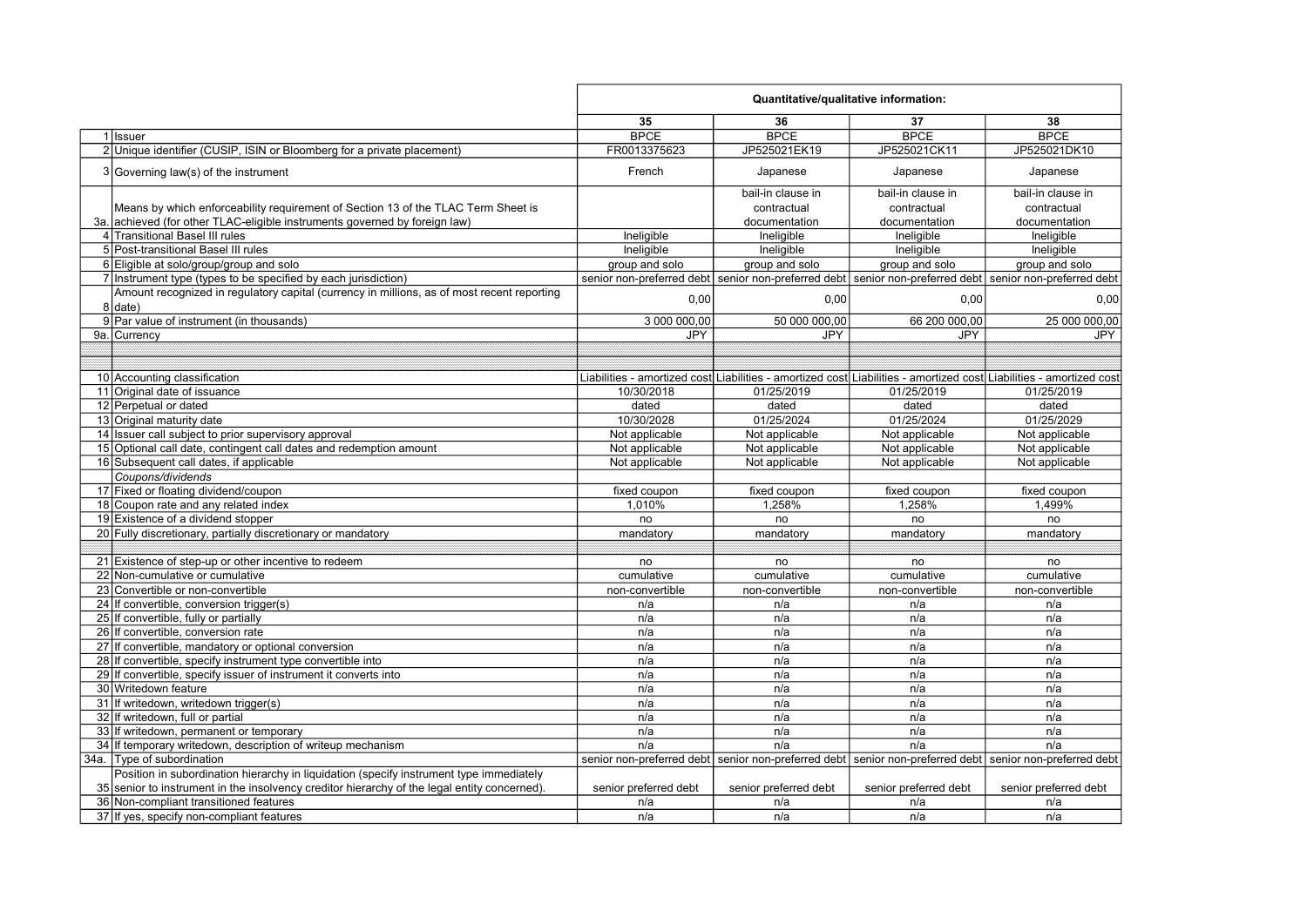|                                                                                                                                                                                         | Quantitative/qualitative information:                                                                               |                       |                                                                                                         |                       |
|-----------------------------------------------------------------------------------------------------------------------------------------------------------------------------------------|---------------------------------------------------------------------------------------------------------------------|-----------------------|---------------------------------------------------------------------------------------------------------|-----------------------|
|                                                                                                                                                                                         | 39                                                                                                                  | 40                    | 41                                                                                                      | 42                    |
| 1 Issuer                                                                                                                                                                                | <b>BPCE</b>                                                                                                         | <b>BPCE</b>           | <b>BPCE</b>                                                                                             | <b>BPCE</b>           |
| 2 Unique identifier (CUSIP, ISIN or Bloomberg for a private placement)                                                                                                                  | FR0013398971                                                                                                        | FR0013412343          | FR0013426921                                                                                            | FR0013426939          |
| 3 Governing law(s) of the instrument                                                                                                                                                    | French                                                                                                              | French                | French                                                                                                  | French                |
|                                                                                                                                                                                         |                                                                                                                     |                       |                                                                                                         |                       |
| Means by which enforceability requirement of Section 13 of the TLAC Term Sheet is<br>3a. achieved (for other TLAC-eligible instruments governed by foreign law)                         |                                                                                                                     |                       |                                                                                                         |                       |
| 4 Transitional Basel III rules                                                                                                                                                          | Ineligible                                                                                                          | Ineligible            | Ineligible                                                                                              | Ineligible            |
| 5 Post-transitional Basel III rules                                                                                                                                                     | Ineligible                                                                                                          | Ineligible            | Ineligible                                                                                              | Ineligible            |
| 6 Eligible at solo/group/group and solo                                                                                                                                                 | group and solo                                                                                                      | group and solo        | group and solo                                                                                          | group and solo        |
| 7 Instrument type (types to be specified by each jurisdiction)                                                                                                                          | senior non-preferred debt senior non-preferred debt senior non-preferred debt senior non-preferred debt             |                       |                                                                                                         |                       |
| Amount recognized in regulatory capital (currency in millions, as of most recent reporting                                                                                              |                                                                                                                     |                       |                                                                                                         |                       |
| $8$ date)                                                                                                                                                                               | 0,00                                                                                                                | 0,00                  | 0,00                                                                                                    | 0,00                  |
| 9 Par value of instrument (in thousands)                                                                                                                                                | 10 000 000.00                                                                                                       | 1 000 000.00          | 36 000 000,00                                                                                           | 4 500 000,00          |
| 9a. Currency                                                                                                                                                                            | <b>JPY</b>                                                                                                          | <b>EUR</b>            | <b>JPY</b>                                                                                              | JPY                   |
|                                                                                                                                                                                         |                                                                                                                     |                       |                                                                                                         |                       |
|                                                                                                                                                                                         |                                                                                                                     |                       |                                                                                                         |                       |
| 10 Accounting classification                                                                                                                                                            | Liabilities - amortized cost Liabilities - amortized cost Liabilities - amortized cost Liabilities - amortized cost |                       |                                                                                                         |                       |
| 11 Original date of issuance                                                                                                                                                            | 01/30/2019                                                                                                          | 04/01/2019            | 06/24/2019                                                                                              | 06/24/2019            |
| 12 Perpetual or dated                                                                                                                                                                   | dated                                                                                                               | dated                 | dated                                                                                                   | dated                 |
| 13 Original maturity date                                                                                                                                                               | 01/30/2034                                                                                                          | 04/01/2025            | 06/24/2024                                                                                              | 06/24/2026            |
| 14 Issuer call subject to prior supervisory approval                                                                                                                                    | Not applicable                                                                                                      | Not applicable        | Not applicable                                                                                          | Not applicable        |
| 15 Optional call date, contingent call dates and redemption amount                                                                                                                      | Not applicable                                                                                                      | Not applicable        | Not applicable                                                                                          | Not applicable        |
| 16 Subsequent call dates, if applicable                                                                                                                                                 | Not applicable                                                                                                      | Not applicable        | Not applicable                                                                                          | Not applicable        |
| Coupons/dividends                                                                                                                                                                       |                                                                                                                     |                       |                                                                                                         |                       |
| 17 Fixed or floating dividend/coupon                                                                                                                                                    | fixed coupon                                                                                                        | fixed coupon          | fixed coupon                                                                                            | fixed coupon          |
| 18 Coupon rate and any related index                                                                                                                                                    | 1,723%                                                                                                              | 1,000%                | 0,562%                                                                                                  | 0,634%                |
| 19 Existence of a dividend stopper                                                                                                                                                      | no                                                                                                                  | no                    | no                                                                                                      | no                    |
| 20 Fully discretionary, partially discretionary or mandatory                                                                                                                            | mandatory                                                                                                           | mandatory             | mandatory                                                                                               | mandatory             |
|                                                                                                                                                                                         |                                                                                                                     |                       |                                                                                                         |                       |
| 21 Existence of step-up or other incentive to redeem                                                                                                                                    | no                                                                                                                  | no                    | no                                                                                                      | no                    |
| 22 Non-cumulative or cumulative                                                                                                                                                         | cumulative                                                                                                          | cumulative            | cumulative                                                                                              | cumulative            |
| 23 Convertible or non-convertible                                                                                                                                                       | non-convertible                                                                                                     | non-convertible       | non-convertible                                                                                         | non-convertible       |
| 24 If convertible, conversion trigger(s)                                                                                                                                                | n/a                                                                                                                 | n/a                   | n/a                                                                                                     | n/a                   |
| 25 If convertible, fully or partially                                                                                                                                                   | n/a                                                                                                                 | n/a                   | n/a                                                                                                     | n/a                   |
| 26 If convertible, conversion rate                                                                                                                                                      | n/a                                                                                                                 | n/a                   | n/a                                                                                                     | n/a                   |
| 27 If convertible, mandatory or optional conversion                                                                                                                                     | n/a                                                                                                                 | n/a                   | n/a                                                                                                     | n/a                   |
| 28 If convertible, specify instrument type convertible into                                                                                                                             | n/a                                                                                                                 | n/a                   | n/a                                                                                                     | n/a                   |
| 29 If convertible, specify issuer of instrument it converts into                                                                                                                        | n/a                                                                                                                 | n/a                   | n/a                                                                                                     | n/a                   |
| 30 Writedown feature                                                                                                                                                                    | n/a                                                                                                                 | n/a                   | n/a                                                                                                     | n/a                   |
| 31 If writedown, writedown trigger(s)                                                                                                                                                   | n/a                                                                                                                 | n/a                   | n/a                                                                                                     | n/a                   |
| 32 If writedown, full or partial                                                                                                                                                        | n/a                                                                                                                 | n/a                   | n/a                                                                                                     | n/a                   |
| 33 If writedown, permanent or temporary                                                                                                                                                 | n/a                                                                                                                 | n/a                   | n/a                                                                                                     | n/a                   |
| 34 If temporary writedown, description of writeup mechanism                                                                                                                             | n/a                                                                                                                 | n/a                   | n/a                                                                                                     | n/a                   |
| 34a. Type of subordination                                                                                                                                                              |                                                                                                                     |                       | senior non-preferred debt senior non-preferred debt senior non-preferred debt senior non-preferred debt |                       |
| Position in subordination hierarchy in liquidation (specify instrument type immediately<br>35 senior to instrument in the insolvency creditor hierarchy of the legal entity concerned). | senior preferred debt                                                                                               | senior preferred debt | senior preferred debt                                                                                   | senior preferred debt |
| 36 Non-compliant transitioned features                                                                                                                                                  | n/a                                                                                                                 | n/a                   | n/a                                                                                                     | n/a                   |
| 37 If yes, specify non-compliant features                                                                                                                                               | n/a                                                                                                                 | n/a                   | n/a                                                                                                     | n/a                   |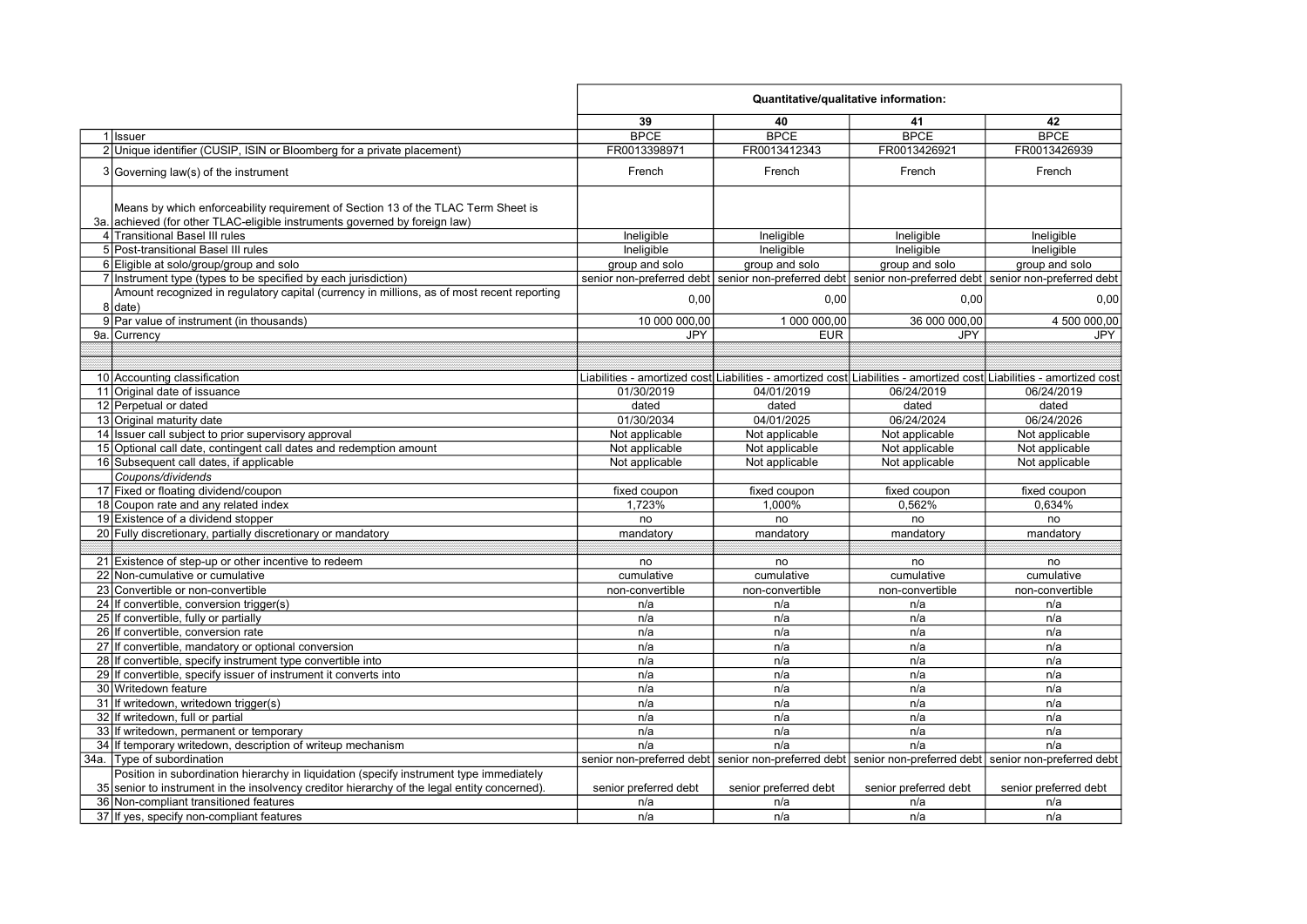|                                                                                              | Quantitative/qualitative information: |                       |                                                                                                                     |                       |
|----------------------------------------------------------------------------------------------|---------------------------------------|-----------------------|---------------------------------------------------------------------------------------------------------------------|-----------------------|
|                                                                                              | 43                                    | 44                    | 45                                                                                                                  | 46                    |
| 1 Issuer                                                                                     | <b>BPCE</b>                           | <b>BPCE</b>           | <b>BPCE</b>                                                                                                         | <b>BPCE</b>           |
| 2 Unique identifier (CUSIP, ISIN or Bloomberg for a private placement)                       | FR0013426954                          | FR0013429073          | FR0013412343                                                                                                        | FR0013455540          |
| $3 Governing law(s)$ of the instrument                                                       | French                                | French                | French                                                                                                              | French                |
|                                                                                              |                                       |                       |                                                                                                                     |                       |
| Means by which enforceability requirement of Section 13 of the TLAC Term Sheet is            |                                       |                       |                                                                                                                     |                       |
| 3a. achieved (for other TLAC-eligible instruments governed by foreign law)                   |                                       |                       |                                                                                                                     |                       |
| 4 Transitional Basel III rules                                                               | Ineligible                            | Ineligible            | Ineligible                                                                                                          | Ineligible            |
| 5 Post-transitional Basel III rules                                                          | Ineligible                            | Ineligible            | Ineligible                                                                                                          | Ineligible            |
| 6 Eligible at solo/group/group and solo                                                      | group and solo                        | group and solo        | group and solo                                                                                                      | group and solo        |
| 7 Instrument type (types to be specified by each jurisdiction)                               |                                       |                       | senior non-preferred debt senior non-preferred debt senior non-preferred debt senior non-preferred debt             |                       |
| Amount recognized in regulatory capital (currency in millions, as of most recent reporting   |                                       |                       |                                                                                                                     |                       |
| 8 date)                                                                                      | 0,00                                  | 0,00                  | 0,00                                                                                                                | 0,00                  |
| 9 Par value of instrument (in thousands)                                                     | 15 100 000,00                         | 1 250 000,00          | 50 000,00                                                                                                           | 1 000 000,00          |
| 9a. Currency                                                                                 | <b>JPY</b>                            | <b>EUR</b>            | <b>EUR</b>                                                                                                          | <b>EUR</b>            |
|                                                                                              |                                       |                       |                                                                                                                     |                       |
|                                                                                              |                                       |                       |                                                                                                                     |                       |
| 10 Accounting classification                                                                 |                                       |                       | Liabilities - amortized cost Liabilities - amortized cost Liabilities - amortized cost Liabilities - amortized cost |                       |
| 11 Original date of issuance                                                                 | 06/24/2019                            | 06/26/2019            | 09/09/2019                                                                                                          | 10/24/2019            |
| 12 Perpetual or dated                                                                        | dated                                 | dated                 | dated                                                                                                               | dated                 |
| 13 Original maturity date                                                                    | 06/22/2029                            | 09/26/2024            | 04/01/2025                                                                                                          | 02/24/2027            |
| 14 Issuer call subject to prior supervisory approval                                         | Not applicable                        | Not applicable        | Not applicable                                                                                                      | Not applicable        |
| 15 Optional call date, contingent call dates and redemption amount                           | Not applicable                        | Not applicable        | Not applicable                                                                                                      | Not applicable        |
| 16 Subsequent call dates, if applicable                                                      | Not applicable                        | Not applicable        | Not applicable                                                                                                      | Not applicable        |
| Coupons/dividends                                                                            |                                       |                       |                                                                                                                     |                       |
| 17 Fixed or floating dividend/coupon                                                         | fixed coupon                          | fixed coupon          | fixed coupon                                                                                                        | fixed coupon          |
| 18 Coupon rate and any related index                                                         | 0,794%                                | 0.625%                | 1.000%                                                                                                              | 0,500%                |
| 19 Existence of a dividend stopper                                                           | no                                    | no                    | no                                                                                                                  | no                    |
| 20 Fully discretionary, partially discretionary or mandatory                                 | mandatory                             | mandatory             | mandatory                                                                                                           | mandatory             |
|                                                                                              |                                       |                       |                                                                                                                     |                       |
| 21 Existence of step-up or other incentive to redeem                                         | no                                    | no                    | no                                                                                                                  | no                    |
| 22 Non-cumulative or cumulative                                                              | cumulative                            | cumulative            | cumulative                                                                                                          | cumulative            |
| 23 Convertible or non-convertible                                                            | non-convertible                       | non-convertible       | non-convertible                                                                                                     | non-convertible       |
| 24 If convertible, conversion trigger(s)                                                     | n/a                                   | n/a                   | n/a                                                                                                                 | n/a                   |
| 25 If convertible, fully or partially                                                        | n/a                                   | n/a                   | n/a                                                                                                                 | n/a                   |
| 26 If convertible, conversion rate                                                           | n/a                                   | n/a                   | n/a                                                                                                                 | n/a                   |
| 27 If convertible, mandatory or optional conversion                                          | n/a                                   | n/a                   | n/a                                                                                                                 | n/a                   |
| 28 If convertible, specify instrument type convertible into                                  | n/a                                   | n/a                   | n/a                                                                                                                 | n/a                   |
| 29 If convertible, specify issuer of instrument it converts into                             | n/a                                   | n/a                   | n/a                                                                                                                 | n/a                   |
| 30 Writedown feature                                                                         | n/a                                   | n/a                   | n/a                                                                                                                 | n/a                   |
| 31 If writedown, writedown trigger(s)                                                        | n/a                                   | n/a                   | n/a                                                                                                                 | n/a                   |
| 32 If writedown, full or partial                                                             | n/a                                   | n/a                   | n/a                                                                                                                 | n/a                   |
| 33 If writedown, permanent or temporary                                                      | n/a                                   | n/a                   | n/a                                                                                                                 | n/a                   |
| 34 If temporary writedown, description of writeup mechanism                                  | n/a                                   | n/a                   | n/a                                                                                                                 | n/a                   |
| 34a. Type of subordination                                                                   |                                       |                       | senior non-preferred debt senior non-preferred debt senior non-preferred debt senior non-preferred debt             |                       |
| Position in subordination hierarchy in liquidation (specify instrument type immediately      |                                       |                       |                                                                                                                     |                       |
| 35 senior to instrument in the insolvency creditor hierarchy of the legal entity concerned). | senior preferred debt                 | senior preferred debt | senior preferred debt                                                                                               | senior preferred debt |
| 36 Non-compliant transitioned features                                                       | n/a                                   | n/a                   | n/a                                                                                                                 | n/a                   |
| 37 If yes, specify non-compliant features                                                    | n/a                                   | n/a                   | n/a                                                                                                                 | n/a                   |